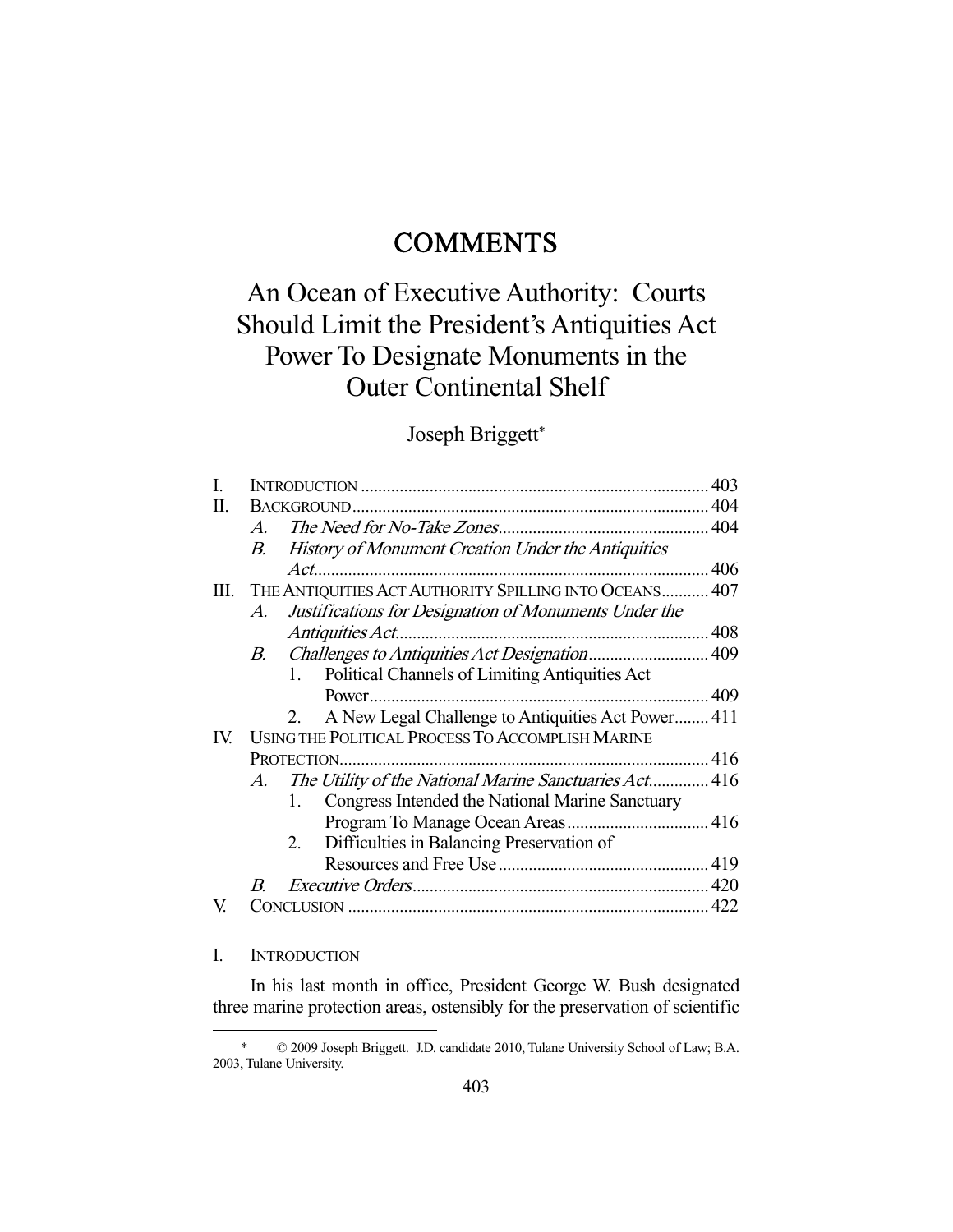interests, pursuant to the Antiquities Act.<sup>1</sup> Many commentators had encouraged just such a large-scale exercise of presidential power under the Antiquities Act to provide protection for marine resources in U.S. waters, such as depleted fisheries and rapidly disappearing coral reefs.<sup>2</sup> Alternatively, the President may issue executive orders to initiate marine protection areas under the National Marine Sanctuaries Act (NMSA).<sup>3</sup> Commentators argued that proclamations under the Antiquities Act were the superior alternative because they carry the full force of law, whereas executive orders establishing marine sanctuaries do not.<sup>4</sup> But executive action that bypasses notice and comment procedures and denies public access rights poses problems. Recreational fishermen who used the areas President Bush designated as monuments provide an important perspective in this debate.<sup>5</sup> This Comment explores avenues to oppose such a designation. Courts should limit the President's power to designate massive national monuments in the oceans because the designations are inconsistent with the Antiquities Act's purpose and circumvent public participation in lawmaking. Moreover, the NMSA is the proper avenue to create marine protection areas.

#### II. BACKGROUND

-

#### A. The Need for No-Take Zones

 The need to establish ocean areas with highly restrictive protection, or no-take zones, motivated the monuments created on January 6, 2008.<sup>6</sup> The importance of marine resources is undeniable. Fisheries are dwindling and coral reefs are disappearing.<sup>7</sup> Attempts to regulate through permissive use zones have failed to slow the deterioration of

<sup>1.</sup> Dan Vergano, *Huge Ocean Tract Protected*, U.S.A. TODAY, Jan. 6, 2009, at A1.

 <sup>2.</sup> Jeff Brax, Zoning the Oceans: Using the National Marine Sanctuaries Act and the Antiquities Act To Establish Marine Reserves in America, 29 ECOLOGY L.Q. 71, 123-26 (2002); Mary Gray Davidson, Protecting the Coral Reefs: The Principal National and International Legal Instruments, 26 HARV. ENVTL. L. REV. 499, 514 (2002).

 <sup>3.</sup> See Northwestern Hawaiian Islands Coral Reef Ecosystem Reserve, Exec. Order No. 13,178, 65 Fed. Reg. 76,903, 76,905-06 (Dec. 8, 2000) (calling on the Secretary of the Interior, the Secretary of Commerce, and the Governor of Hawai'i to manage the creation of a sanctuary).

<sup>4.</sup> Brax, *supra* note 2, at 124.

<sup>5.</sup> Public Needs To Have a Say in Proposals That Affect the Community, GUAM PAC. DAILY NEWS, Jan. 10, 2009, available at http://www.guampdn.com/article/20090110/OPINION 01/901100306/1014/OPINION.

 <sup>6.</sup> Juliet Eilperin, Bush Ocean Plan Is Criticized, WASH. POST, Nov. 4, 2008, at A13.

 <sup>7.</sup> Brax, supra note 2, at 93-94.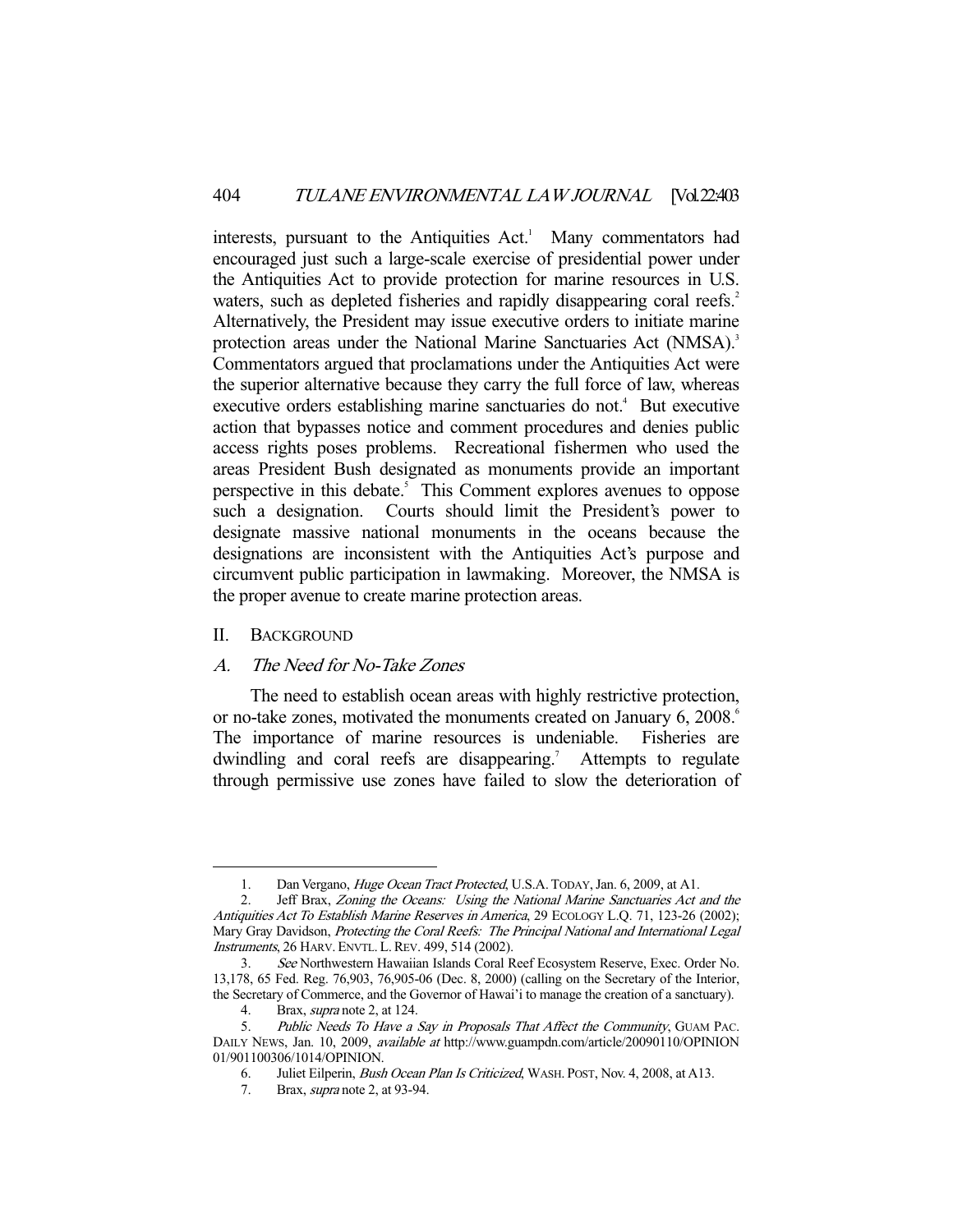coastal and ocean ecosystems.<sup>8</sup> No-take zones, however, have slowed or reversed the negative impacts of human activity.<sup>9</sup>

 In the last quarter century, the federal government has asserted greater control over the contiguous zone, which is the area between twelve and twenty-four miles from the mean high-tide mark, and the exclusive economic zone, which is the area within 200 miles of the mean high-tide mark.<sup>10</sup> Presently, an estimated 43% of the United States' public land lies beyond the high water mark.<sup>11</sup> The marine ecosystems in these newly regulated zones provide fish to eat, shoreline protection, and recreation and tourism opportunities.<sup>12</sup> These benefits are disappearing at a calamitous rate.<sup>13</sup>

 No-take zones are more effective than use-permissive programs in protecting these resources, particularly coral reefs and fish populations.<sup>14</sup> Fish habitats have declined in part because the use-permissive marine protection programs in place do not adequately protect them.<sup>15</sup> These use-permissive programs limit the size of catches, prohibit fishing during particular seasons, and regulate fishing gear, $16$  but fishermen have easily circumvented these regulations.<sup>17</sup> No-take zones, alternatively, have been shown to effectively replenish fish populations.<sup>18</sup>

 Coral reefs similarly need the protection of no-take zones. The reefs are the most biologically diverse ecosystems on the planet and protect shores from hurricanes and coastal erosion.<sup>19</sup> The primary cause of coral reef death is thought to be climate change, particularly ocean temperature rises and El Niño.<sup>20</sup> Admittedly, these global effects are

 <sup>8.</sup> Id.

 <sup>9.</sup> Id. at 100.

 <sup>10.</sup> See Exclusive Economic Zone of the United States of America, Proclamation No. 5030, 48 Fed. Reg. 10,605, 10,605 (Mar. 10, 1983); Contiguous Zone of the United States, Proclamation No. 7219, 64 Fed. Reg. 48,701, 48,701 (Aug. 2, 1999); Territorial Sea of the United States of America, Proclamation No. 5928, 54 Fed. Reg. 777, 777 (Dec. 27, 1988).

 <sup>11.</sup> Brax, supra note 2, at 74.

<sup>12.</sup> JOINT OCEAN COMM., ONE COAST ONE FUTURE: SECURING THE HEALTH OF WEST COAST ECONOMIES AND ECOSYSTEMS 7 (2009), available at http://www.jointoceancommission. org/resource-center/1-Reports/2009-01-15\_One\_Coast\_One\_Future.pdf.

 <sup>13.</sup> Id.

 <sup>14.</sup> Brax, supra note 2, at 96.

<sup>15.</sup> *Id.* at 93-94.

 <sup>16.</sup> Id.

 <sup>17.</sup> Id.

<sup>18.</sup> Callum M. Roberts et al., *Effects of Marine Reserves on Adjacent Fisheries*, SCIENCE, Nov. 30, 2001, at 1920, 1920 (reporting that no-take protection leads to "rapid increases in biomass, abundance, and average size of exploited organisms and to increased species diversity").

 <sup>19.</sup> DIRK BRYANT ET AL., REEFS AT RISK: A MAP-BASED INDICATOR OF THREATS TO THE WORLD'S CORAL REEFS 9-10 (1998).

 <sup>20.</sup> Davidson, supra note 2, at 508.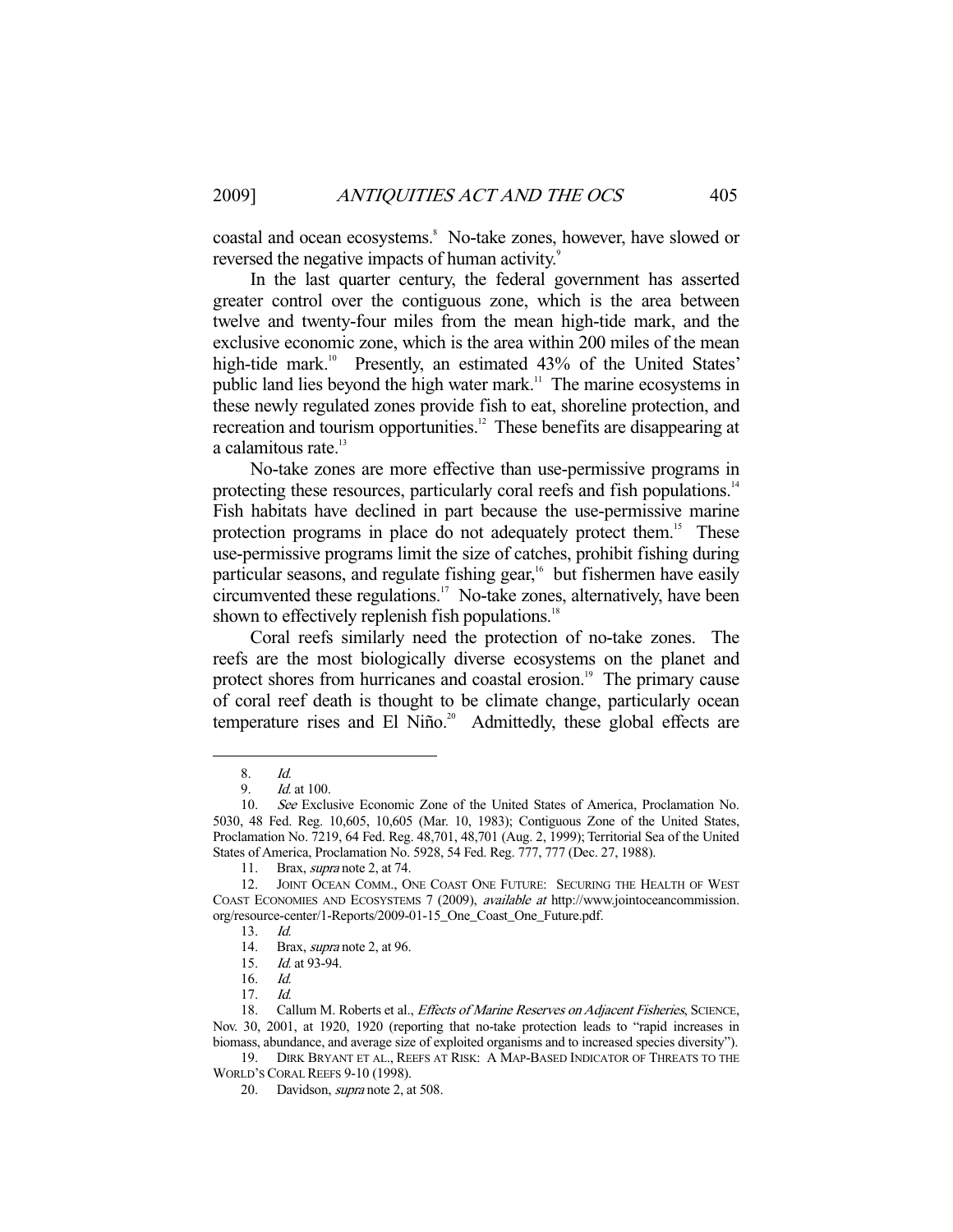likely less susceptible to regulation by no-take zones. However, no-take zones can stop other detrimental effects such as overfishing, introduction of poisons, sedimentation, and offshore development.<sup>21</sup> If no-take zones are not established, these marine resources will continue to disappear.

#### B. History of Monument Creation Under the Antiquities Act

 The Antiquities Act provides that the President is "authorized, in his discretion, to declare by public proclamation historic landmarks, historic and prehistoric structures, and other objects of historic or scientific interest that are situated upon the lands owned or controlled by the Government of the United States to be national monuments."<sup>22</sup> Presidential pronouncements under the Antiquities Act have the force of law.<sup>23</sup> They can be subsequently amended by Congress.<sup>24</sup>

 Presidents have set aside monuments under the Antiquities Act since its inception during Theodore Roosevelt's presidency.<sup>25</sup> Roosevelt designated several land monuments, most of which measured less than two square miles.<sup>26</sup> For seventy years, the power was exercised within the general ambit set by Roosevelt until Jimmy Carter's presidency.<sup>27</sup> On December 1, 1978, President Carter designated over 54,000,000 acres in Alaska as national monuments.<sup>28</sup> President Clinton was the first President to use the Antiquities Act to protect ocean resources.<sup>29</sup> In the last days of his presidency, Clinton designated the U.S. Virgin Islands Coral Reef National Monument.<sup>30</sup> Following Clinton's precedent, George W. Bush created the largest monument ever designated, the Papahānaumokuākea National Monument: 140,000 square miles.<sup>31</sup>

 The Papahānaumokuākea National Monument is a model of how cooperating agencies administer marine monuments on a large scale.

<sup>21.</sup> BRYANT ET AL., supra note 19, at 12-15.

 <sup>22.</sup> Antiquities Act of 1906, Pub. L. No. 209, 34 Stat. 225 (codified as amended at 16 U.S.C. §§ 431-433 (2000)).

 <sup>23. 39</sup> OP. ATT'Y GEN. 185, 187 (1938).

<sup>24.</sup> James R. Rasband, The Future of the Antiquities Act, 21 LAND RESOURCES & ENVTL. L. 628, 629-30 (2001).

<sup>25.</sup> See Sanjay Ranchod, The Clinton National Monuments: Protecting Ecosystems with the Antiquities Act, 25 HARV. ENVTL. L. REV. 535, 585-87 (2001) (providing a chronological listing of monuments under the Antiquities Act).

<sup>26.</sup> *Id.* at 585.

<sup>27.</sup> *Id.* at 585-86.

<sup>28.</sup> *Id.* at 587.

<sup>29.</sup> *Id.* at 567.

 <sup>30.</sup> Virgin Islands Coral Reef National Monument, Proclamation No. 7399, 66 Fed. Reg. 7364, 7364 (Jan. 17, 2001).

 <sup>31.</sup> Northwestern Hawaiian Islands Marine National Monument, Proclamation No. 8031, 71 Fed. Reg. 36,443, 36,443 (June 15, 2006).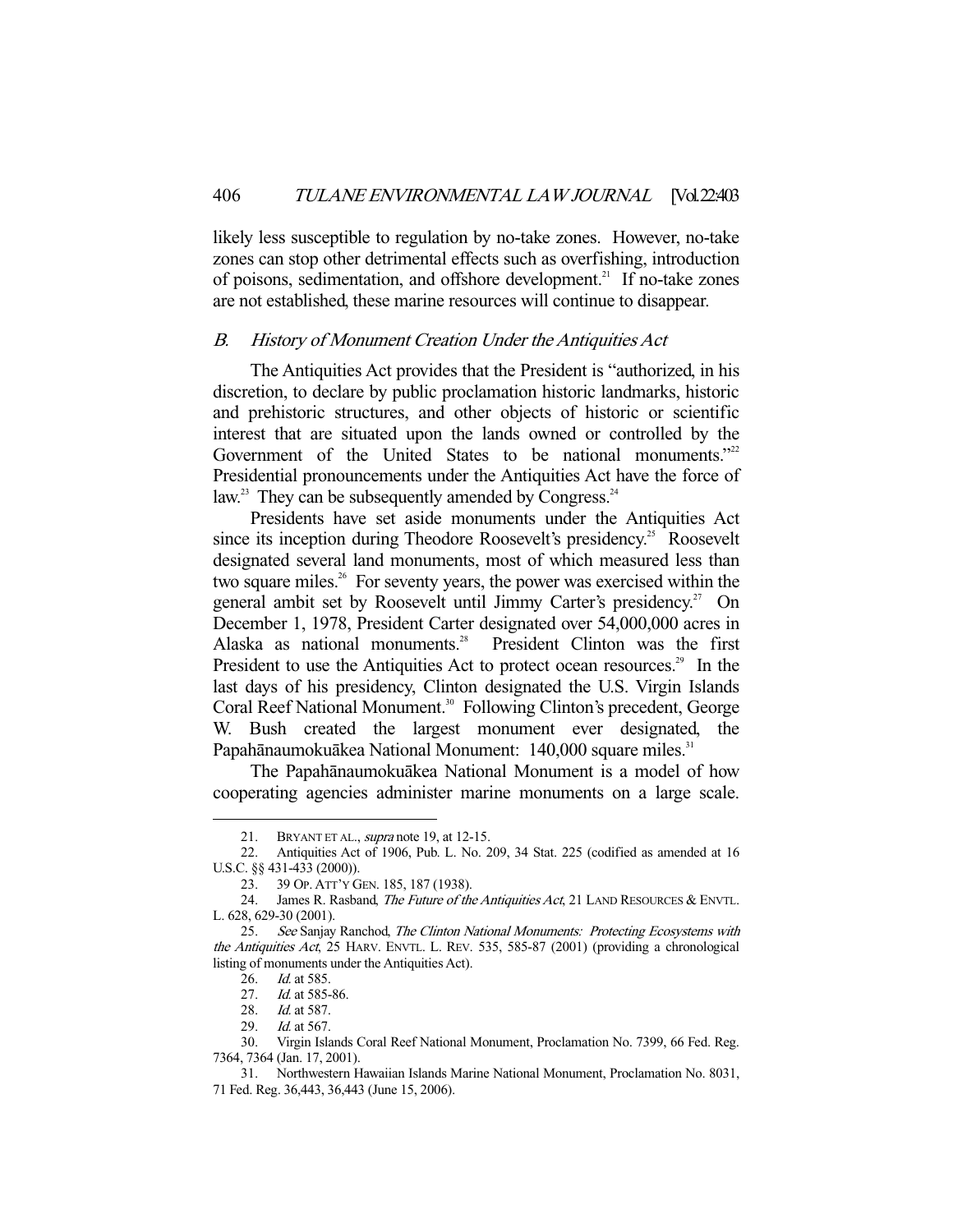The monument, which is located in Northwestern Hawai'i, is essentially a no-take zone—it prohibits any unauthorized use, bans resource extraction and waste dumping, and proposes to phase out commercial fishing over a five-year period.<sup>32</sup> Much of the burden of administering the sanctuary has fallen to the National Oceanic and Atmospheric Administration (NOAA).<sup>33</sup> Like the January 6th Proclamations, discussed infra Part III, designation of the Papahānaumokuākea monument guaranteed no funding, because the President is not permitted to authorize spending under the United States Constitution.<sup>34</sup> However, the NOAA has asked for and received approximately \$8 million per year to administer the program.<sup>35</sup>

#### III. THE ANTIQUITIES ACT AUTHORITY SPILLING INTO OCEANS

 On January 6, 2009, President Bush set aside three monuments pursuant to his Antiquities Act authority: the Marianas Trench Marine National Monument, the Pacific Remote Islands Marine National Monument, and the Rose Atoll Marine National Monument (collectively January 6th Proclamations).<sup>36</sup> Together, the reserves measure over 200,000 square miles, approximately the size of Spain.<sup>37</sup> The January 6th Proclamations set forth broad prohibitions against activities within the protected areas, including commercial fishing.<sup>38</sup> The proclamations call upon the Secretary of the Interior, the Secretary of Commerce, the Secretary of Defense, and the NOAA to cooperate in carrying out the mandates.<sup>39</sup>

 <sup>32.</sup> AULANI WILHELM ET AL., NORTHWESTERN HAWAIIAN ISLANDS MARINE NATIONAL MONUMENT: A CITIZEN'S GUIDE 5 (2006), available at http://hawaiireef.noaa.gov/PDFs/Citizens\_ Guide\_Web.pdf.

 <sup>33.</sup> See, e.g., Rose Atoll Marine National Monument, Proclamation No. 8337, 74 Fed. Reg. 1577, 1578 (Jan. 6, 2009) ("[T]he Secretary of Commerce, through the National Oceanic and Atmospheric Administration, shall have the primary management responsibility regarding the management of the marine areas of the monument seaward of mean low water. . . .").

 <sup>34.</sup> D. Kapua Sproat & Aarin F. Gross, The NW Hawaiian Islands National Marine Monument, 22 NAT. RES. & ENV'T 57, 57 (2008).

 <sup>35.</sup> Press Release, Executive Office of the President, Council on Environmental Quality, Fulfilling the President's Vision for the Northwestern Hawaiian Islands National Monument (Mar. 2, 2007), available at http://www.commerce.gov/s/groups/public/@doc/@os/@opa/documents/ content/prod01\_002839.pdf.

 <sup>36.</sup> Marianas Trench Marine National Monument, Proclamation No. 8335, 74 Fed. Reg. 1557, 1557 (Jan. 6, 2009); Pacific Remote Islands Marine National Monument, Proclamation No. 8336, 74 Fed. Reg. 1565, 1565 (Jan. 6, 2009); Rose Atoll Marine National Monument, Proclamation No. 8337, 74 Fed. Reg. 1577, 1577 (Jan. 6, 2009).

<sup>37.</sup> Alex Newman, Bush Designates New Marine Sanctuaries, NEW AM., Jan. 12, 2009, available at http://www.thenewamerican.com/usnews/24-elections/669.

 <sup>38.</sup> See, e.g., Pacific Remote Islands Marine National Monument, 74 Fed. Reg. at 1568.

<sup>39.</sup> See, e.g., Rose Atoll Marine National Monument, 74 Fed. Reg. at 1578.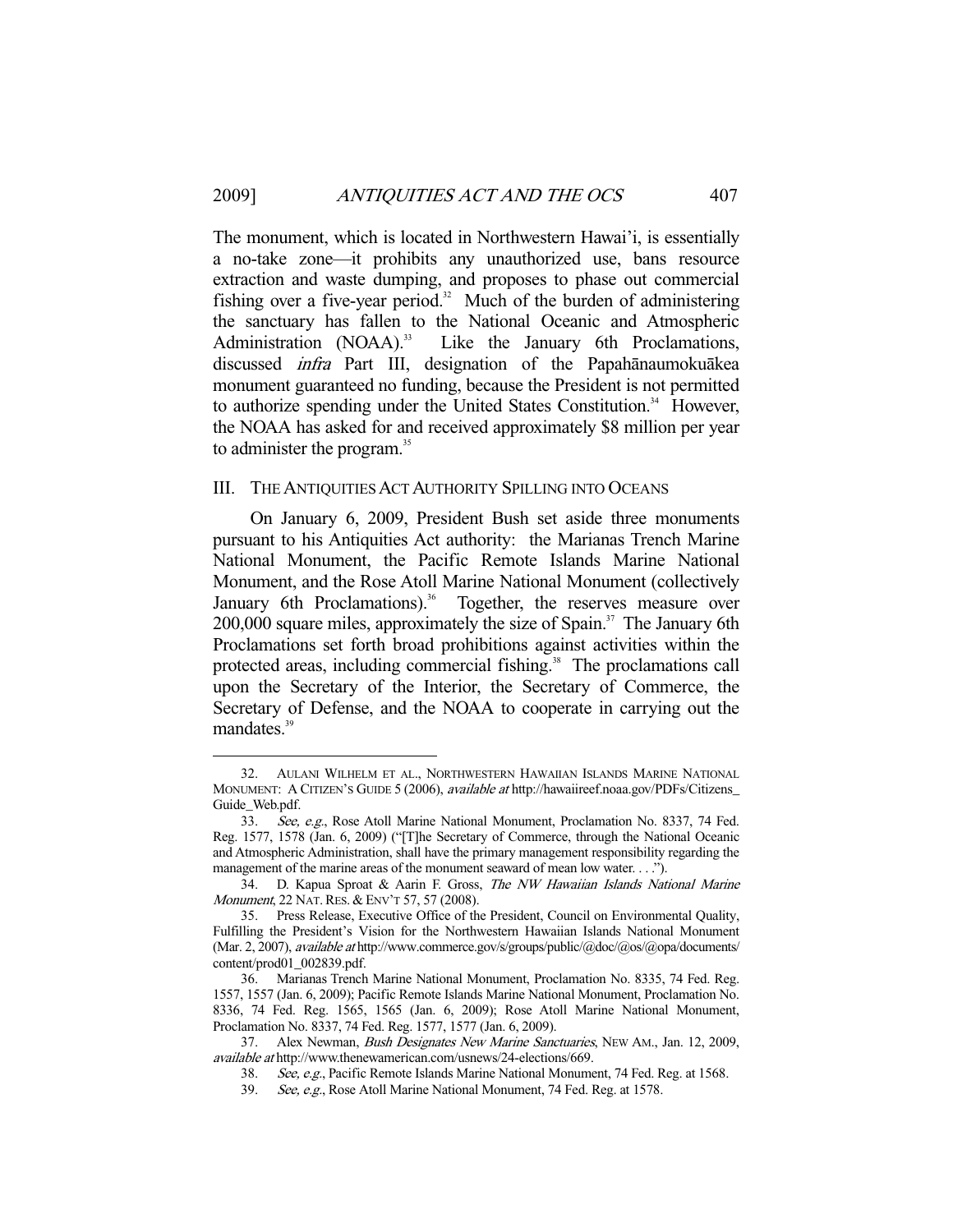The United States Supreme Court has held that proclamations under the Antiquities Act are reviewable to ensure consistency with the Constitution and to determine whether the President has exceeded his or her statutory authority.<sup>40</sup> This Part will analyze why Congress and the judiciary have been reluctant to limit the Antiquities Act power through a century of land proclamations and discuss whether the new use of the Antiquities Act—protecting vast ocean areas—is vulnerable to challenge.

#### A. Justifications for Designation of Monuments Under the Antiquities Act

 The reasons offered to justify broad power under the Antiquities Act probably do not overcome the resulting problems. One benefit to designating monuments under the Antiquities Act is that the President can declare monuments over the objections of influential interest groups.41 Additionally, the President can deliver protection to federal waters more quickly than Congress can.<sup>42</sup> In a time of crisis and rapidly deteriorating resources these benefits are attractive.

 Advocates of broad Antiquities Act authority point out that in negotiations to protect marine resources through the political process, recreational and commercial fisherman wield disproportionately strong power.43 In any arrangement, fisherman must surrender some traditional usage rights.<sup>44</sup> Their typical course of action, therefore, is to refuse to adopt any solutions and perpetuate the status quo.<sup>45</sup> Mineral extraction companies use their influence in much the same way to defeat no-take zones.<sup>46</sup> To some, this self-interested political maneuvering justifies empowering the President to act unilaterally.<sup>47</sup>

 Presidential action also offers rapidity. Although it is easy to presume that the environment deteriorates gradually over decades or centuries, mere weeks or months can be crucial.<sup>48</sup> The President can make regulations for national monuments effective more quickly than

 <sup>40.</sup> United States v. California, 436 U.S. 32, 35-36 (1978).

 <sup>41.</sup> See Brax, supra note 2, at 124 (discussing use of executive authority to overcome commercial and recreational fishing groups' objections).

<sup>42.</sup> Robert A. Shanley, Presidential Executive Orders and Environmental Policy, 13 PRES. STUD. Q. 403, 405 (1983) (explaining the expedience of executive orders).

 <sup>43.</sup> Brax, supra note 2, at 124.

 <sup>44.</sup> Id.

 <sup>45.</sup> Id.

<sup>46.</sup> Editorial, Listen to the First Lady, REG.-GUARD, Jan. 5, 2009, at A8, available at http://www.registerguard.com/csp/cms/sites/web/opinion/5259925-47/story.csp.

 <sup>47.</sup> Id.

<sup>48.</sup> See, e.g., Davidson, supra note 2, at 504 (quoting Craig Quirolo, Director of Reef Relief) (noting nine centimeters of erosion around coral heads in just forty-eight days).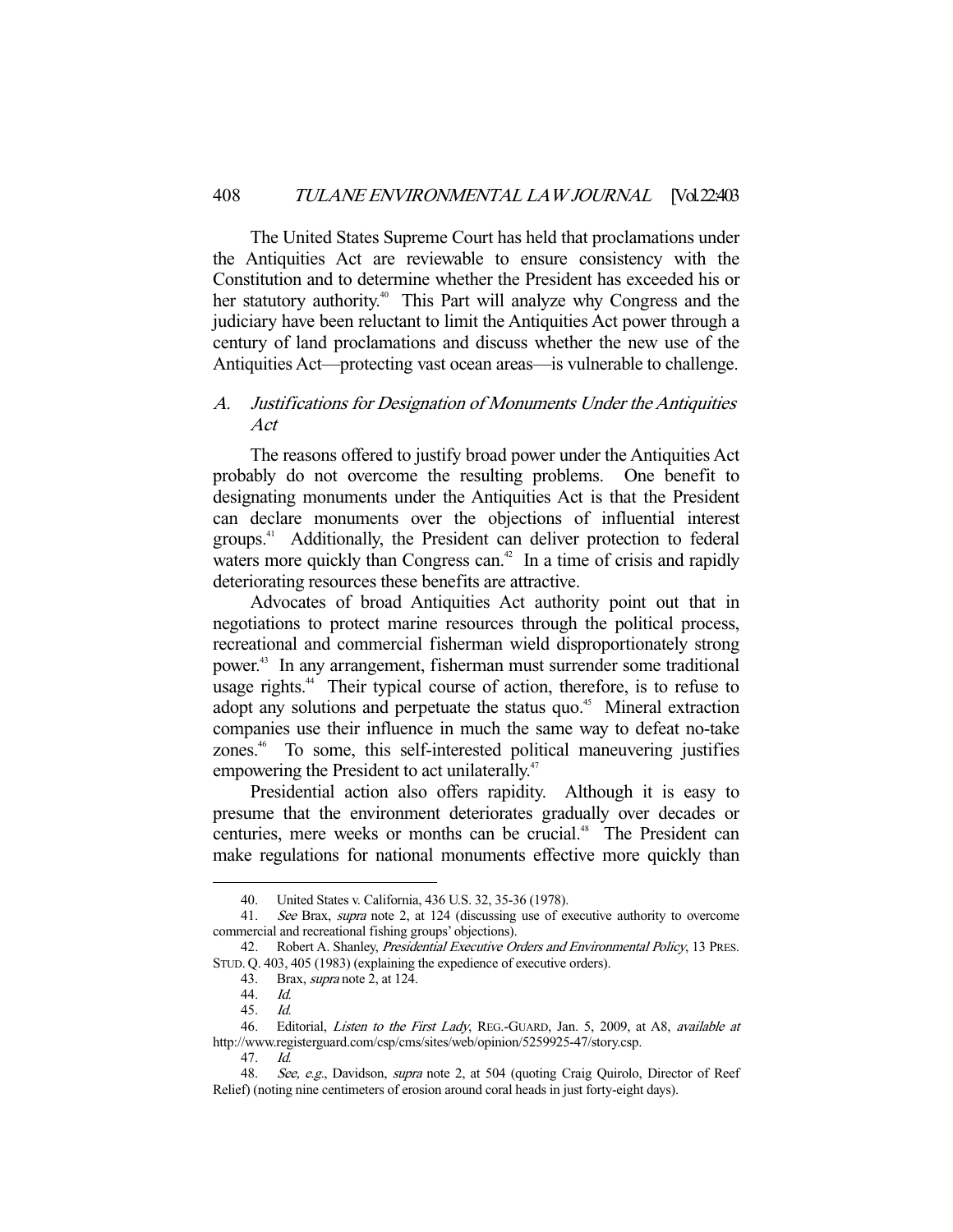Congress and the NOAA under the NMSA.<sup>49</sup> For example, under the NMSA, the Florida Keys Marine Sanctuary regulations were in development for seven years.<sup>50</sup> Conversely, under the Antiquities Act, the NOAA issued final regulations on the Northwestern Hawaiian Islands Marine National Monument just two and a half months after the President's proclamation.<sup>51</sup>

 Between these two justifications for expanding the power, the timesaving argument probably has more merit. Traditionally, executive orders have been used to forward short-term, pragmatic solutions when pushing legislation through Congress in time is not feasible.<sup>52</sup> Furthermore, timesensitive environmental protection is somewhat analogous to the President's emergency power in war time.<sup>53</sup> Ultimately, however, this justification is flawed because a presidential proclamation of a monument is not a temporary solution or a wartime exigency. On the contrary, many spoke of the January 6th Proclamations as establishing a lasting legacy of marine conservation for President George W. Bush.<sup>54</sup>

#### B. Challenges to Antiquities Act Designation

 The President's power to designate monuments is limited in three main ways.<sup>55</sup> The first two are political: Congress can attempt to curtail the President's power by denying funds or amending the Antiquities Act itself $6$  or Congress can amend or reverse previous national monuments under the Antiquities Act.<sup>57</sup> The third way is through legal channels: courts have the power to declare that such proclamations are either unconstitutional or exceed what the statute authorizes.<sup>58</sup>

#### 1. Political Channels of Limiting Antiquities Act Power

 Congressional inertia has frustrated attempts to curtail the Antiquities Act power. Traditionally, Republicans representing western

<sup>49.</sup> Shanley, *supra* note 42, at 405.

 <sup>50.</sup> Brax, supra note 2, at 106.

 <sup>51.</sup> Rules and Regulations, Northwestern Hawaiian Islands National Monument, 71 Fed. Reg. 51,134 (Aug. 29, 2006) (final rule) (to be codified at 50 C.F.R. pt. 404).

<sup>52.</sup> Shanley, *supra* note 42, at 405.

 <sup>53.</sup> See generally The Brig Amy Warwick (The Prize Cases), 67 U.S. 635, 671 (1862) (holding that it was proper for President Lincoln to block the port during a rebellion although war had not yet been declared).

<sup>54.</sup> See, e.g., Juliet Eilperin, Bush To Protect Three Areas in Pacific: Marine Monuments Burnish an Environmental Record That Is Seen as Mixed, WASH. POST, Jan. 6, 2009, at A01.

 <sup>55.</sup> Rasband, supra note 24, at 629-30.

 <sup>56.</sup> Id.

 <sup>57.</sup> Id.

 <sup>58.</sup> United States v. California, 436 U.S. 32, 35-36 (1978).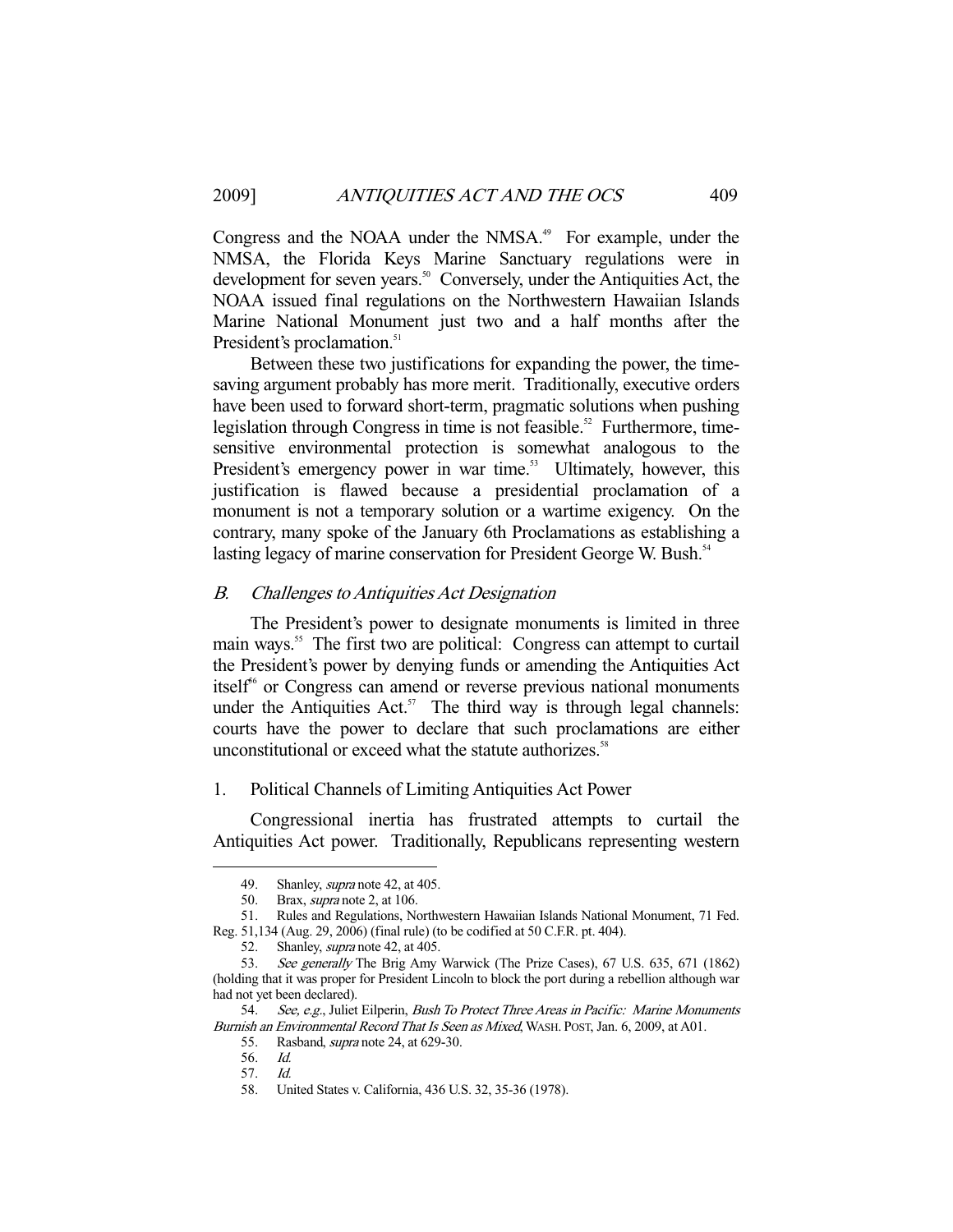states have opposed large national monuments.<sup>59</sup> In 1950, Congress responded to President Franklin Delano Roosevelt's Wyoming monument by banning monuments in Wyoming altogether.<sup>60</sup> During Clinton's presidency, one attempt to defeat Clinton's national monuments by cutting all funding for them failed in the House of Representatives.<sup>61</sup>

 Recently, Louisiana Senator Mary Landrieu proposed a bill to prevent the Antiquities Act from applying in the exclusive economic zone.<sup>62</sup> Landrieu's proposal would largely nullify the effect of monuments such as Papahānaumokuākea and the January 6th Proclamations. Landrieu argued that the intent of the Antiquities Act was to "protect landmarks, not create the largest protected areas in the United States unilaterally without congressional assent."<sup>63</sup> While Landrieu did not succeed in curtailing the President's power, she reportedly defeated a monument proposed to protect submerged lands in the Gulf of Mexico.<sup>64</sup> That Antiquities Act authority has withstood these political attacks legitimizes its application to some extent.

 Congress can also repeal particular monuments, but has exercised this power very infrequently.<sup>65</sup> When it has reversed monument status, it has done so for small monuments in unusual circumstances.<sup>66</sup> However, Congress's failure to use this power may be less indicative of its acquiescence, and more indicative of the peculiar staying power of "Executive Legislation."67 The Presentment Clause tends to frustrate any attempt by Congress to reverse the action of a sitting President.<sup>68</sup> When the President designates the monument, Congress cannot then overcome the veto power during that President's term without a two-thirds majority from both houses.<sup>69</sup> Then, once the President who designated the

63. Posting of Jim DiPeso, supra note 62.

64. *Id.; see* Terry Tomalin, "Grounds" Caught in the Middle, ST. PETERSBURG TIMES, Feb. 8, 2008, at 6C (discussing the proposed reserve in the Gulf of Mexico).

 65. John D. Leshy, Shaping the Modern West: The Role of the Executive Branch, 72 U. COLO. L.REV. 287, 297 (2001).

66. Id.

-

68. U.S.CONST. art. I, § 7, cls. 2-3.

69. Id.

 <sup>59.</sup> John Kincaid, The State of U.S. Federalism, 2000-2001: Continuity in Crisis, 31 PUBLIUS 1, 34 (2001); Eric Pianin, *House Protects Monument Funds*, WASH. POST, June 16, 2000, at A27.

 <sup>60.</sup> Act of Sept. 14, 1950, Pub. L. No. 787, § 1, 64 Stat. 849 (codified as amended at 16 U.S.C. § 431a (2006)).

 <sup>61.</sup> Pianin, supra note 59.

 <sup>62.</sup> S. 3438, 110th Cong. (2008); Posting of Jim DiPeso to thedailygreenblog, http://www.thedailygreen.com/environmental-news/blogs/republican/antiquities-act-47080801 (last visited Feb. 16, 2009).

<sup>67.</sup> See generally Ranchod, supra note 25, at 541-42 (discussing the constitutional and statutory basis for the President's exercise of legislative powers); Brax, *supra* note 2, at 126-27.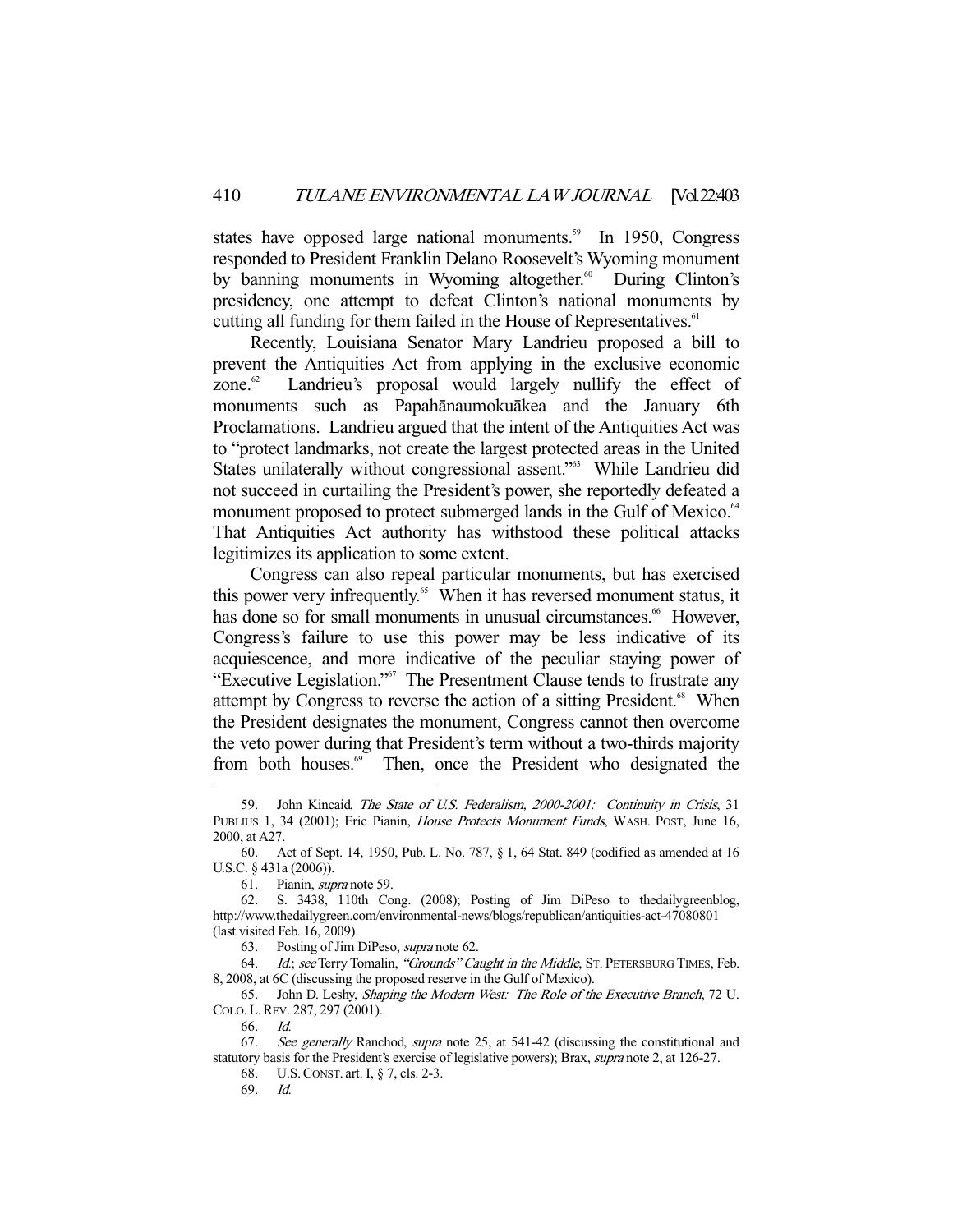monument has left office, opposition to the monument may have subsided.<sup>70</sup> In this way Congress's check on the Antiquities Act power is somewhat limited.

#### 2. A New Legal Challenge to Antiquities Act Power

 Legal challenges to the Antiquities Act power to designate land monuments have consistently failed.<sup>71</sup> Challengers have argued that a presidential proclamation exceeded the President's statutory authority, that it bypassed notice and comment requirements under the National Environmental Policy Act (NEPA), and that the power to designate the monument was an impermissible delegation of congressional authority.<sup>72</sup> This Comment concludes that the jurisprudence upholding designations of land monuments against challenges under NEPA and the nondelegation doctrine should persist in the context of marine national monuments. The claim that the President exceeded his statutory authority, however, should succeed because the Antiquities Act granted the President no power to establish monuments in the exclusive economic zone.

 NEPA mandates that federal agencies provide environmental impact statements for "major Federal actions significantly affecting the quality of the human environment."73 This process allows the entity that is undertaking the program to make all necessary disclosures and consider all effects of the action.<sup>74</sup> It also provides the public with information on the proposed action and encourages participation by communities impacted by the program.<sup>75</sup>

 Designations of monuments under the Antiquities Act do not require the notice and comment procedure outlined in NEPA.<sup>76</sup> Courts have ruled the safeguards are not required even in instances when the proposed program unequivocally impacts the quality of the human environment.<sup>77</sup> The court in *Alaska v. Carter* applied the plain language

<sup>70.</sup> Brax, *supra* note 2, at 126-27.

<sup>71.</sup> Ranchod, *supra* note 25, at 549; see, e.g., Wyoming v. Franke, 58 F. Supp. 890, 896 (D. Wyo. 1945) (allowing the President broad discretion to make Antiquities Act proclamations and denying challenge to Jackson Hole National Monument).

 <sup>72.</sup> Alaska v. Carter, 462 F. Supp. 1155, 1160 (D. Alaska 1978); Whitman v. Am. Trucking Ass'ns, 531 U.S. 457, 474 (2001).

 <sup>73.</sup> National Environmental Policy Act of 1969 (NEPA) § 102, 42 U.S.C.A. § 4332 (2006).

 <sup>74.</sup> Calvert Cliffs' Coordinating Comm., Inc. v. Atomic Energy Comm'n, 449 F.2d 1109, 1114 (D.C. Cir. 1971).

 <sup>75.</sup> Or. Envtl. Council v. Kunzman, 817 F.2d 484, 492 (9th Cir. 1987).

 <sup>76.</sup> Carter, 462 F. Supp. at 1160.

 <sup>77.</sup> Id.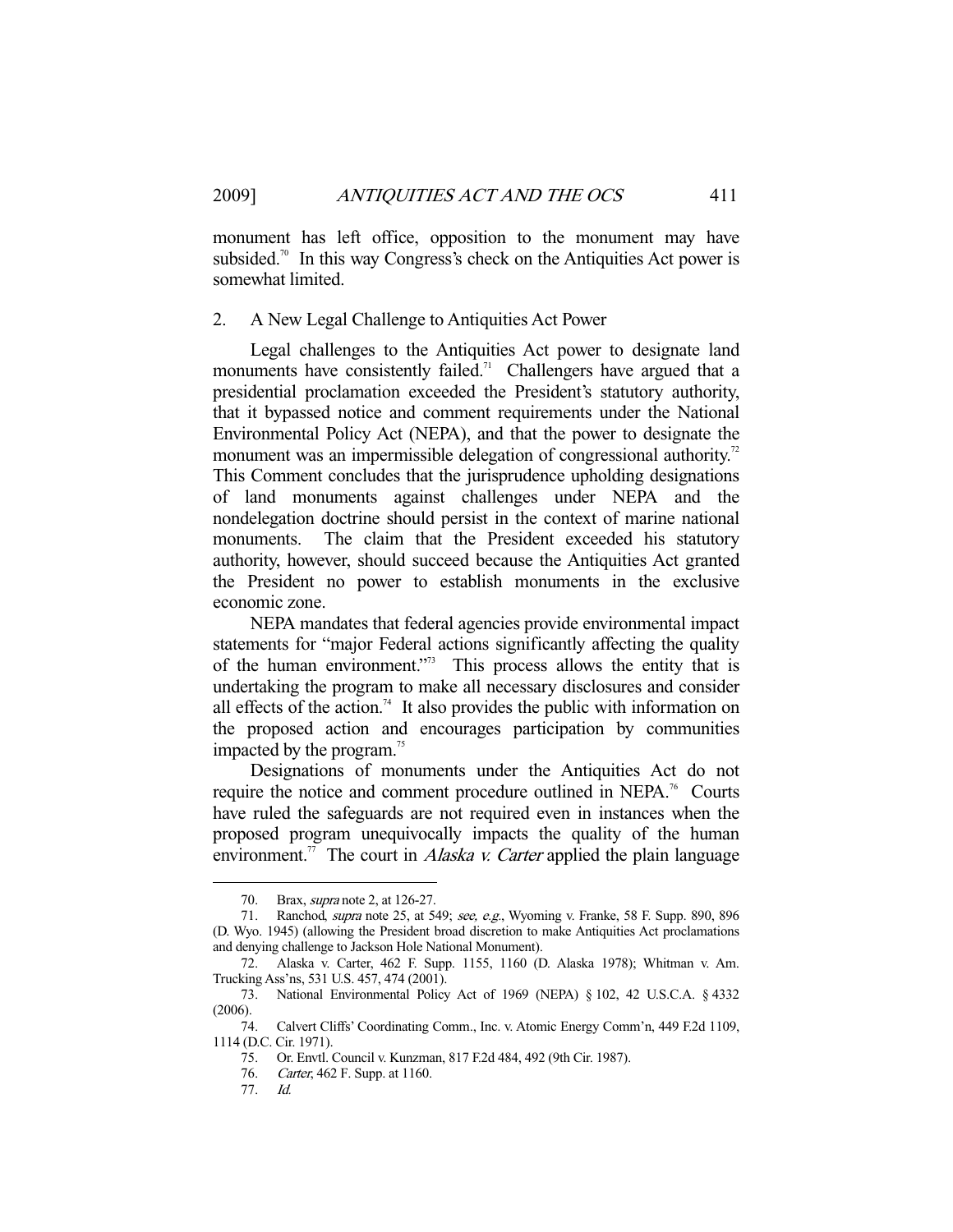of NEPA's mandate, which only applies to agencies.<sup>78</sup> The President is not an agency.<sup>79</sup> Therefore, the President need not even notify the public that a monument is planned until the proclamation is issued. $80$ 

 Further, legislative activity since Carter supports the interpretation that Congress did not intend NEPA to apply to the President.<sup>81</sup> A bill proposed in 1999 that would have required the President to comply with NEPA's procedural requirements failed to pass both houses. $82$  Such post hoc legislative history does not prove what Congress intended when it passed NEPA, but it does validate the decision in Carter that notice and comment is not required for Antiquities Act proclamations.<sup>83</sup>

 This legal analysis suggests that national monument proclamations will resist challenge under NEPA no matter how secretive or arbitrary. In the process of making the January 6th proclamations, Bush kept the fact gathering process within his staff.<sup>84</sup> The President asked Chairman of White House Council on Environmental Quality James Connaughton to evaluate the monuments in August of 2008.<sup>85</sup> There was no proposal or scientific information available for public review and comment.<sup>86</sup> Although Bush's process was more private than the fact gathering in the Carter case, courts would likely still decline to challenge the President's authority.<sup>87</sup> The closest that the *Carter* decision got to suggesting a different outcome in circumstances such as these was its acknowledgment of section 101 of NEPA.<sup>88</sup> Section 101 broadly requires the federal government, not just federal agencies, to "use all practicable means" and fully consider various environmental goals.<sup>89</sup> It is unlikely that any court would intervene in a monument designation based on the policy statement in section 101, however. Nor would the fact that the monuments are located in marine environments change the application of NEPA. Whether the President acts in Wyoming or on the outer continental shelf, he does not act as an agency.

-

87. Alaska v. Carter, 462 F. Supp. 1155, 1157, 1160 (D. Alaska 1978).

88. Id. at 1159-60.

 <sup>78.</sup> Id.

<sup>79.</sup> *Id.* at 1159.

 <sup>80.</sup> See id. at 1160.

 <sup>81.</sup> H.R. 1487, 106th Cong. (1999).

 <sup>82.</sup> Id.

 <sup>83.</sup> Carter, 462 F. Supp. at 1160.

<sup>84.</sup> Editorial, supra note 46.

 <sup>85.</sup> Id.

 <sup>86.</sup> Newman, supra note 37. The transparency of the January 6th monument-designation process contrasts sharply with the process of designating the Papahānaumokuākea National Monument in 2006. Over 50,000 public comments were submitted over a five-year period leading up to the designation of Papahānaumokuākea. WILHELM ET AL., supra note 32, at 5.

 <sup>89.</sup> NEPA § 101, 42 U.S.C. § 4331 (2006).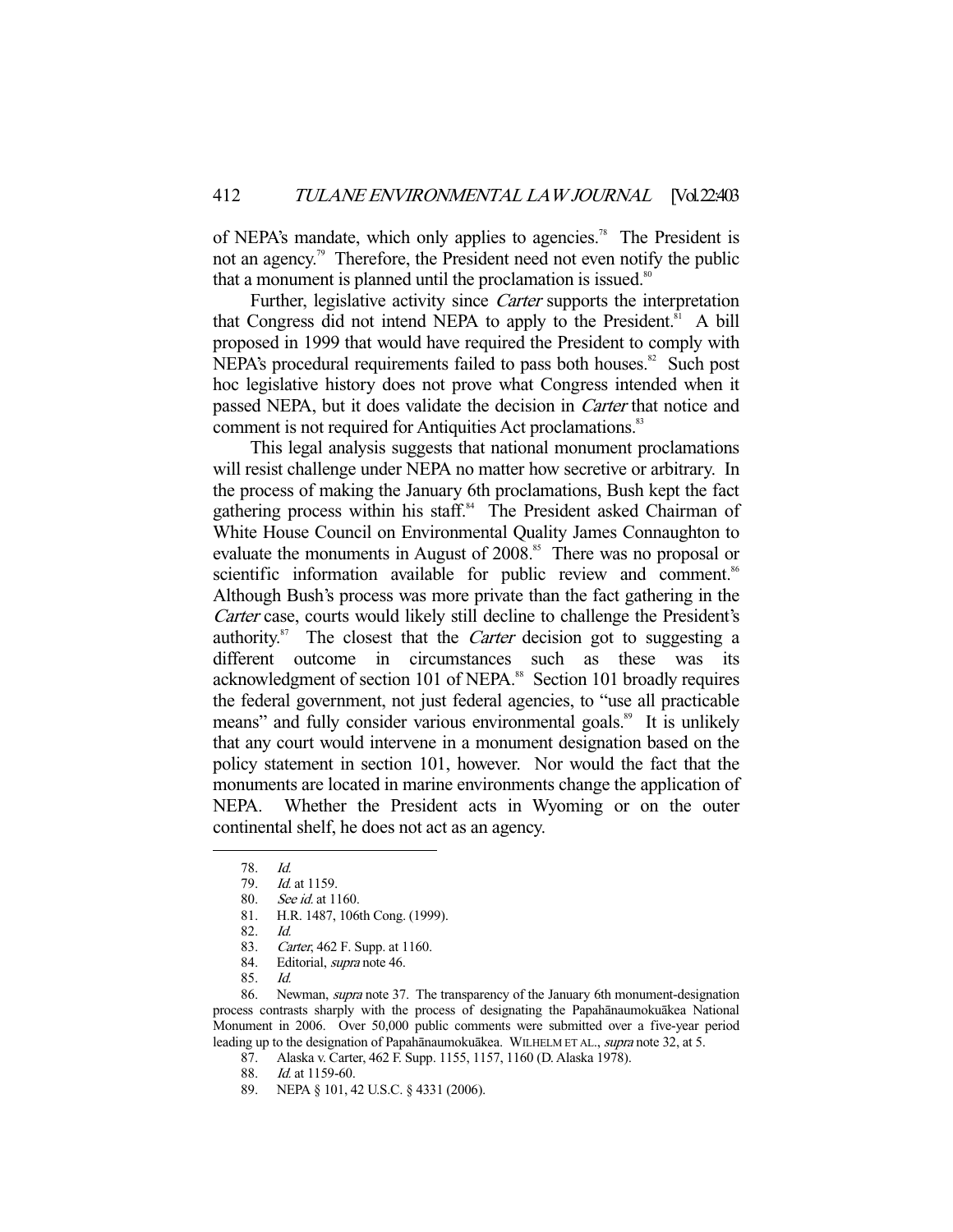The nondelegation principle requires that any delegation of authority by Congress to the executive branch must be guided by some intelligible principle.<sup>90</sup> This restriction on delegation of authority applies to powers delegated to the President as well.<sup>91</sup> The Antiquities Act's delegation of authority is broad. It empowers the President to identify "objects of historic and scientific interest," and to take needful steps to preserve them.92 This authority is "essentially limitless since all federal land has some historic or scientific value."<sup>93</sup> However, courts have upheld broad directives to satisfy the intelligible principle standard.<sup>94</sup> Indeed, the United States Court of Appeals for the District of Columbia Circuit has held that the Antiquities Act does provide such an intelligible principle.<sup>95</sup> The nondelegation principle, therefore, is not a basis for challenge of monuments on land or in water.

 The claim that the President exceeded his statutory authority might succeed in challenges of ocean monuments. There are two potential limits of the President's authority in the text of the Antiquities Act.<sup>96</sup> First, the reserved lands must encompass some object of historical or scientific interest. $\frac{97}{10}$  Second, the underlying lands must be owned or controlled by the federal government.<sup>98</sup> In *Mountain States Legal* Foundation *v. Bush*, the court quickly dispatched of the plaintiff's claim that the President had run afoul of the first limit.<sup>99</sup> The court observed that the President's proclamation asserted that the reserved lands encompassed objects of historical or scientific interest.<sup>100</sup> That alone satisfied the court.<sup>101</sup> The January 6th Proclamations contain statements similar to those made in the proclamations reviewed in *Mountain* 

 <sup>90.</sup> Whitman v. Am. Trucking Ass'ns, 531 U.S. 457, 472 (2001).

 <sup>91.</sup> Marshall Field & Co. v. Clark, 143 U.S. 649, 692 (1892) ("That Congress cannot delegate legislative power to the President is a principle universally recognized as vital to the integrity and maintenance of the system of government ordained by the Constitution.").

 <sup>92.</sup> Antiquities Act of 1906, Pub. L. No. 209, 34 Stat. 225, 16 U.S.C. § 431 (2006).

 <sup>93.</sup> CAROL HARDY VINCENT & PAMELA BALDWIN, NATIONAL MONUMENTS: ISSUES AND BACKGROUND 16 (2004).

 <sup>94.</sup> Whitman, 531 U.S. at 474.

 <sup>95.</sup> Mountain States Legal Found. v. Bush, 306 F.3d 1132, 1137 (D.C. Cir. 2002).

 <sup>96. 16</sup> U.S.C. § 431.

 <sup>97.</sup> Id.

<sup>98.</sup> *Id.*<br>99. Ma

Mountain States, 306 F.3d at 1137.

 <sup>100.</sup> Id.

<sup>101.</sup> See id. (holding that the proclamations were valid without inquiring as to the President's underlying purposes).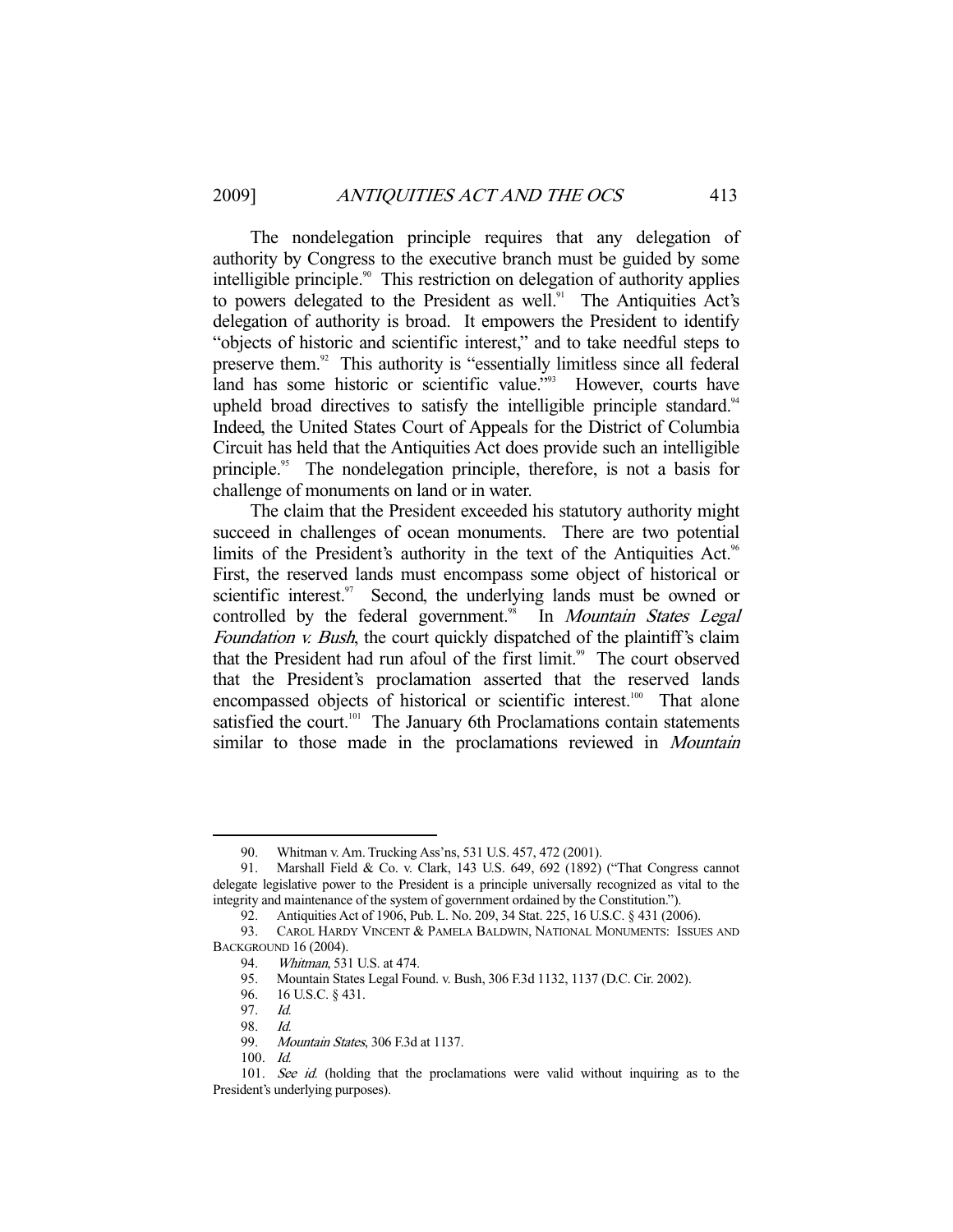States.<sup>102</sup> Therefore, the January 6th Proclamations would likely survive a challenge on that basis.

 The January 6th Proclamations arguably exceed the second limit, however. The second limit on the President's power under the Antiquities Act is that the lands underlying the monument must be owned or controlled by the federal government.<sup>103</sup> The submerged lands underlying the Pacific outer continental shelf are not owned or controlled by the federal government within the meaning of the Antiquities Act.<sup>104</sup> Much of the land reserved under the January 6th Proclamations lies beyond the territorial waters of the United States.<sup>105</sup> While the United States currently exercises limited regulatory authority over the continental shelf extending up to 200 miles from its shores, it did not extend its power over those submerged lands until  $1945.^{106}$ 

 When the Antiquities Act was enacted in 1906, Congress would not have regarded submerged lands beyond the territorial seas as being under the control of the federal government.<sup>107</sup> Courts of that time drew a sharp distinction between the territorial seas, which were under the control of adjacent coastal states, and the high seas, over which no nation could exercise its sovereignty.<sup>108</sup> Consequently, Congress could not have considered the submerged lands designated in the January 6th Proclamations as "lands owned or controlled by the federal government."109 As a result, the Antiquities Act alone did not authorize the President to designate national monuments in the outer continental shelf. Rather, there must be some independent source for that authority.<sup>110</sup>

 <sup>102.</sup> See Marianas Trench Marine National Monument, Proclamation No. 8335, 74 Fed. Reg. 1557, 1557 (Jan. 6, 2009).

 <sup>103.</sup> Antiquities Act of 1906, Pub. L. No. 209, 34 Stat. 225, 16 U.S.C. § 431 (2006).

<sup>104.</sup> Id. (failing to mention Outer Continental Shelf and placing territorial limits on lands within the Antiquity Act's jurisdiction).

 <sup>105.</sup> Press Release, The White House, Fact Sheet: Marine National Monuments (Jan. 6, 2009), available at http://georgewbush-whitehouse.archives.gov/news/releases/2009/01/20090106- 12.html.

 <sup>106.</sup> Proclamation No. 2667, 10 Fed. Reg. 12,303 (Sept. 28, 1945).

 <sup>107.</sup> The Scotland, 105 U.S. 24, 29 (1883); United States v. Louisiana, 363 U.S. 1, 33-34 (1960) ("The high seas, as distinguished from inland waters, are generally conceded by modern nations to be subject to the exclusive sovereignty of no single nation. It is recognized, however, that a nation may extend its national authority into the adjacent sea to a limited distance for various purposes.").

 <sup>108.</sup> The Scotland, 105 U.S. at 29; Louisiana, 363 U.S. at 22-23.

 <sup>109. 16</sup> U.S.C. § 431.

 <sup>110.</sup> United States v. California, 436 U.S. 32, 35-36 (1978) (holding that the president may reserve lands that were not controlled by the federal government in 1906, but later came under its control).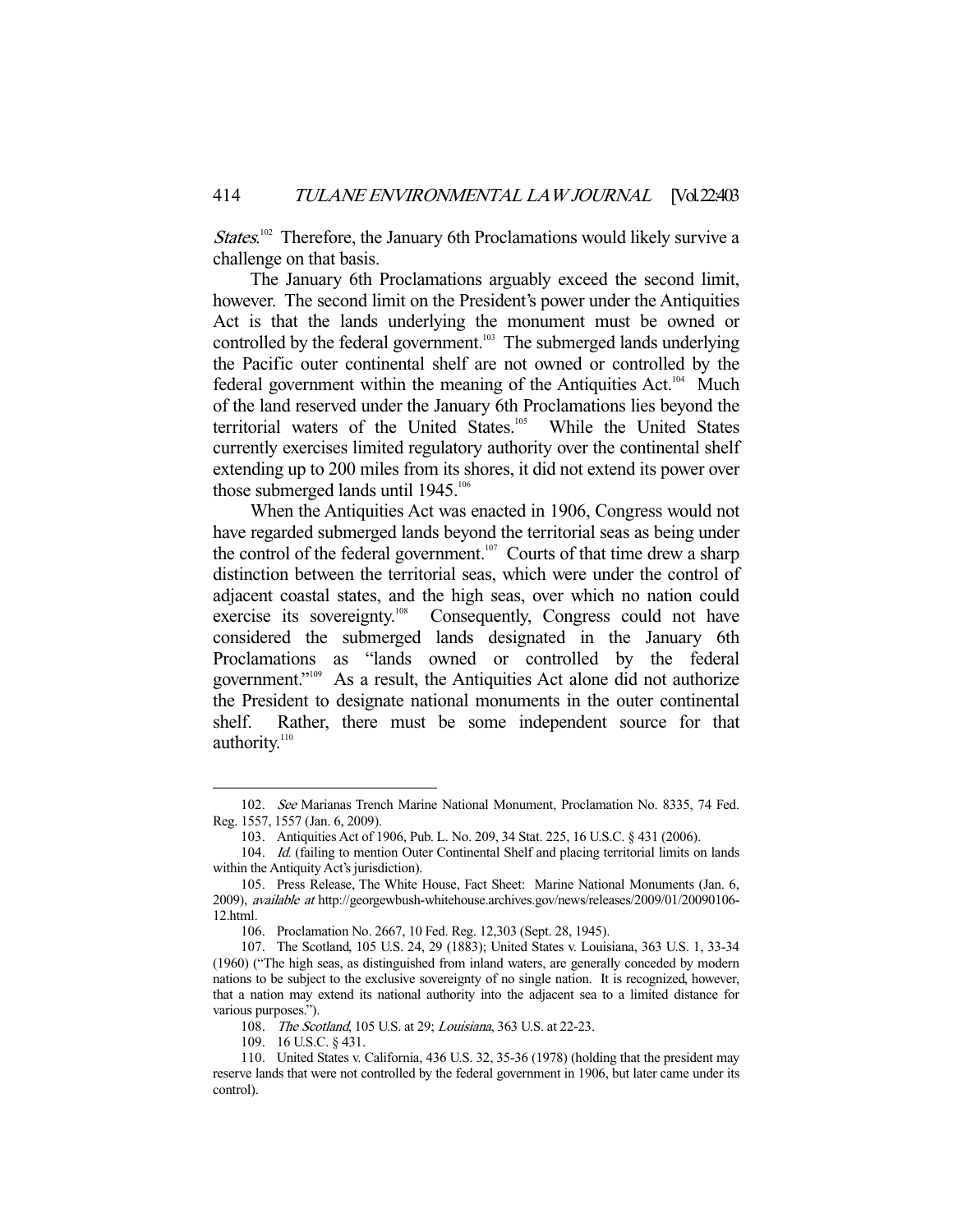The only act of Congress that plausibly extended the Antiquities Act to the outer continental shelf was the Outer Continental Shelf Lands Act (OCSLA).111 Only one court has evaluated whether the OCSLA extends the jurisdiction of the Antiquities Act.<sup>112</sup> In *Treasure Salvors v.* Unidentified Wrecked  $\&$  Abandoned Sailing Vessel, the United States Court of Appeals for the Fifth Circuit held that the OCSLA does not extend the jurisdiction of the Antiquities Act beyond the territorial seas.<sup>113</sup> The Fifth Circuit reasoned that because the OCSLA's primary purpose was to regulate mineral extraction, it could not have been intended to apply in the context of the Antiquities Act.<sup>114</sup> Following Treasure Salvors, the federal government does not "control" the submerged lands that lie more than twelve miles from the base line.<sup>115</sup> Accordingly, the President exceeded his authority in the January 6th Proclamations.

 In order to validate the January 6th Proclamations, courts would have to read the Antiquities Act's use of the word "control" expansively. For example, courts might read that lands controlled by the federal government includes any area where United States law applies. Such a reading could lead to absurd results. According to this reasoning, the President would have discretion to designate national monuments in foreign countries, because U.S. law is applied in foreign territories in some contexts.<sup>116</sup> Congress likely did not intend to delegate such limitless power. Consequently, courts should give proper meaning to the language of the statute: the continental shelf beyond the territorial waters of the United States is not eligible for national monument status under the Antiquities Act.

 Initially, this statutory interpretation suggests a disembowelment of the four national monuments President Bush established on the outer continental shelf. However, this analysis does not require such drastic action. Rather, the consequence is that the monuments simply do not have legally binding effect beyond twelve miles seaward of the mean

 <sup>111.</sup> Outer Continental Shelf Lands Act (OCSLA), 43 U.S.C. § 1331 (2006).

 <sup>112.</sup> Treasure Salvors v. Unidentified Wrecked & Abandoned Sailing Vessel, 569 F.2d 330, 340 (5th Cir. 1978).

 <sup>113.</sup> Id. at 339-40.

 <sup>114.</sup> Id.

<sup>115.</sup> See id. But see Alliance To Protect Nantucket Sound, Inc. v. U.S. Dep't of Army, 398 F.3d 105, 109 (1st Cir. 2005) (holding that the OCSLA does extend the Army Corps of Engineers' jurisdiction to issue or deny permits under the Rivers and Harbors Act whether or not the permitted activity relates to mineral extraction).

 <sup>116.</sup> See generally Defenders of Wildlife v. Lujan, 911 F.2d 117, 125 (8th Cir. 1990) (applying provision of Endangered Species Act extraterritorially), rev'd on other grounds, 504 U.S. 555, 557-58 (1992); United States v. Aluminum Co., 148 F.2d 416, 445 (2d Cir. 1945) (Sherman Act); Filartiga v. Pene-Irala, 630 F.2d 876, 889 (2d Cir. 1980) (Alien Torts Statute).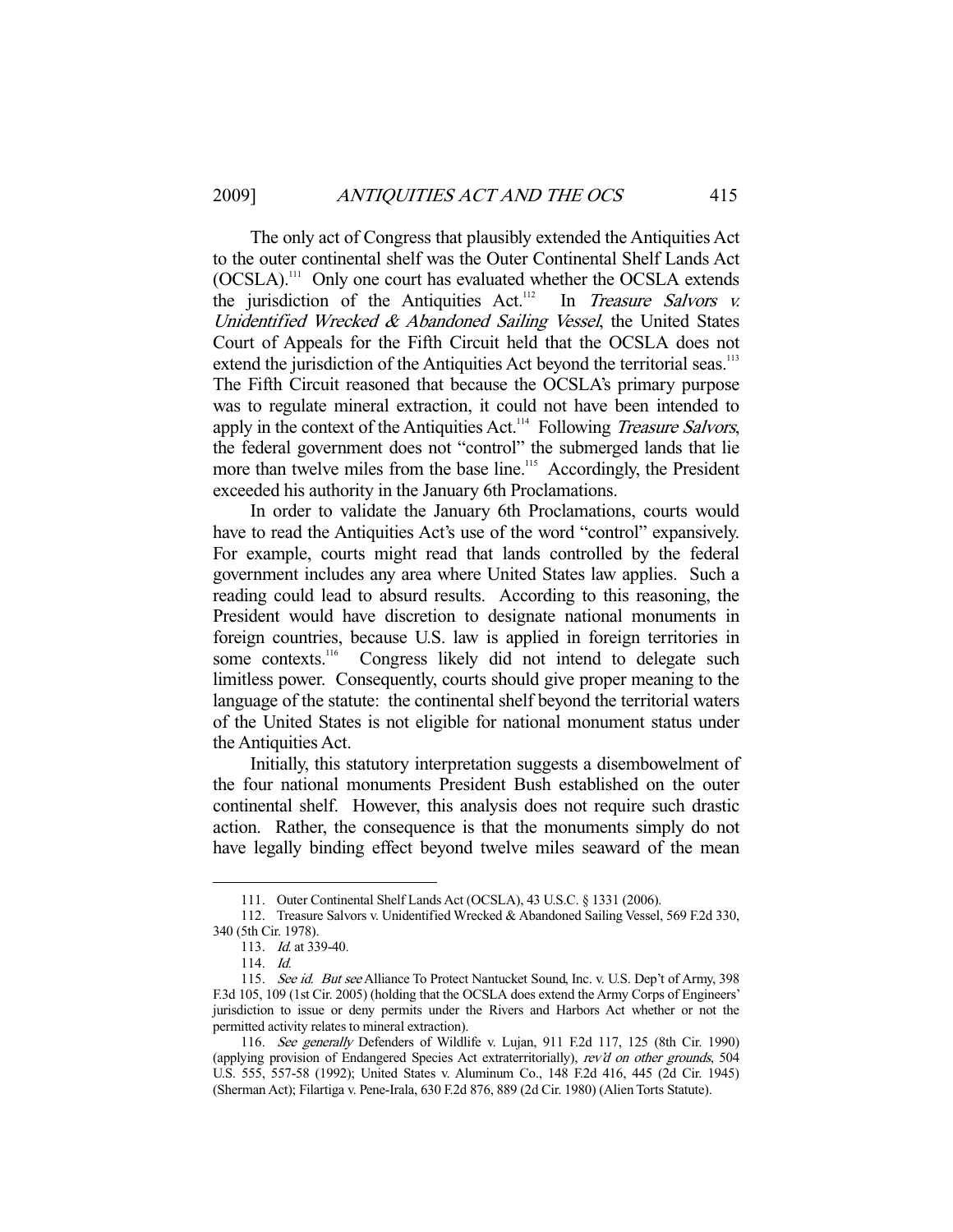high-tide mark. The remaining portions of the monument designations, in turn, should carry the effect of an executive order. Those designations would not be legally binding but could be followed in good faith by the responsible agencies.<sup>117</sup> This result would restore the constitutional balance of powers, improve accountability, and allow Congress to administer the NMSA without undue interference by the executive.

#### IV. USING THE POLITICAL PROCESS TO ACCOMPLISH MARINE **PROTECTION**

 The marine protection systems currently in place suffer from a jumbled and diffuse bureaucracy and a lack of political will, but they are viable. In the federal government there are "more than 140 laws, dozens of agencies, and divided authority."118 These programs must coexist with equally unwieldy protection programs at the state level.<sup>119</sup> This Part acknowledges the importance of marine protection areas administered at the state level, but focuses on the federal initiatives applying in United States territorial waters, the contiguous zone, and the exclusive economic zone. The NMSA establishes a framework for the designation of marine protection areas.<sup>120</sup> Over the years, the White House has streamlined the program and created initiatives for coordination among the myriad marine protection areas through nonbinding executive orders.<sup>121</sup> Designation of marine resources as national monuments, as discussed above, undermines the development of these processes by usurping the purposes of the NMSA.

#### A. The Utility of the National Marine Sanctuaries Act

1. Congress Intended the National Marine Sanctuary Program To Manage Ocean Areas

 Congress passed the Marine Protection, Research, and Sanctuaries Act of 1972 in response to a massive oil spill off the coast of Santa Barbara, California.<sup>122</sup> The legislation gave the Secretary of Commerce the authority to designate marine sanctuaries based on certain

 <sup>117.</sup> See, e.g., Knowledge, Inc. v. United States, 79 Fed. Cl. 750, 758 (2007) ("[C]ourts do not have a role in enforcing executive orders that are managerial tools for the executive branch."); Shanley, supra note 42, at 405-06.

<sup>118.</sup> JOINT OCEAN COMM., supra note 12, at 7.

 <sup>119.</sup> Id.

 <sup>120.</sup> Marine Protection, Research, and Sanctuaries Act (MPRSA) § 303, 16 U.S.C. § 1433 (2006).

 <sup>121.</sup> Brax, supra note 2, at 122-23.

 <sup>122.</sup> California v. Norton, 311 F.3d 1162, 1176-77 (9th Cir. 2002).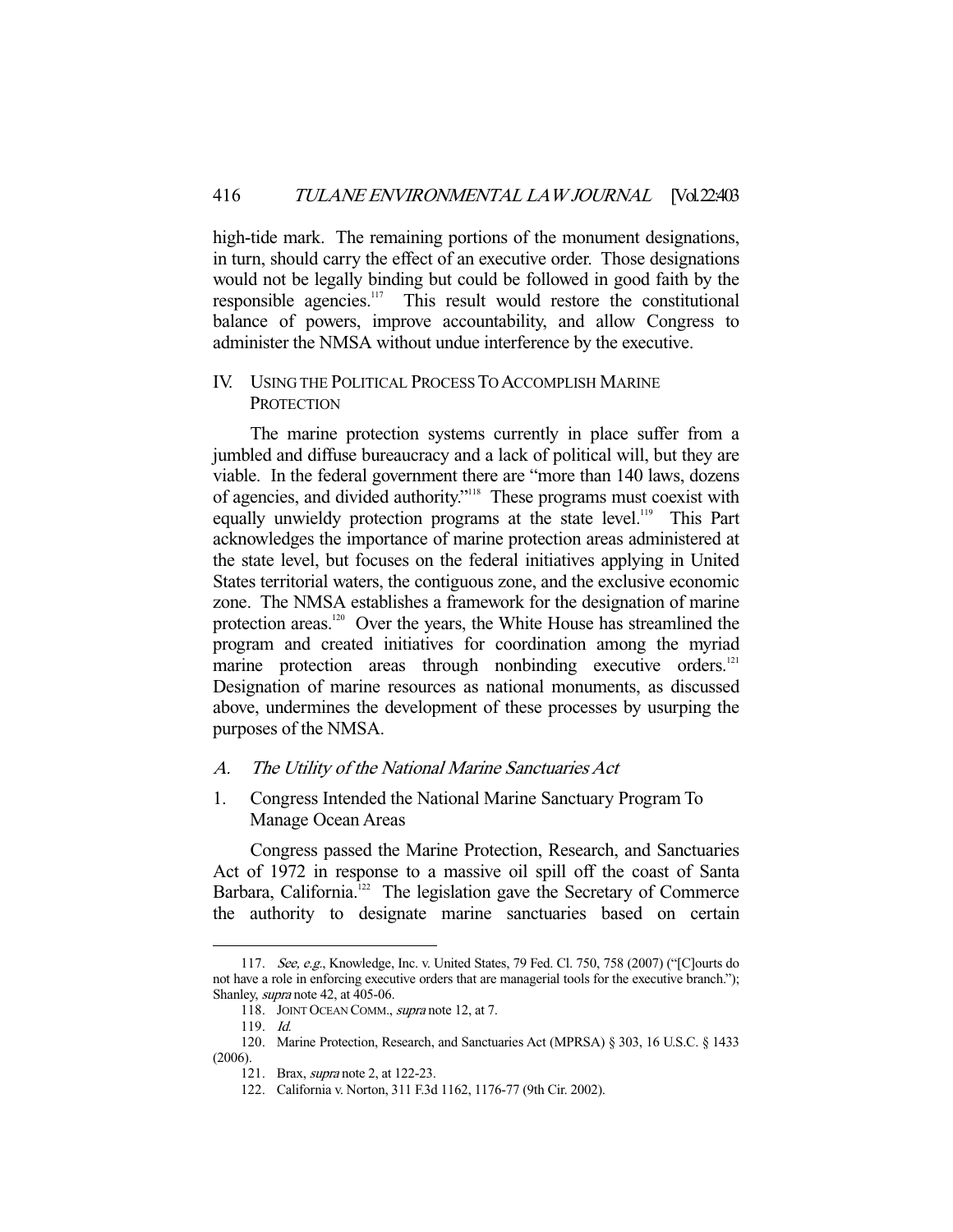enumerated factors and to promulgate regulations of the sanctuaries.<sup>123</sup> This first enactment of the legislation was primarily to stop waste dumping and catastrophes such as the Santa Barbara oil spill.<sup>124</sup> Subsequent amendments broadened the purpose to include a balance of protecting resources and permitting human use where appropriate.<sup>125</sup>

 The language in the NMSA indicates that Congress intended it as the federal government's main vehicle for marine resource protection.<sup>126</sup> Congress announced in the 1984 amendments that there was a lack of comprehensive protection of marine resources. $127$  Specifically, it asserted that there was a lack of "coordinated and comprehensive approach to the conservation and management of special areas of the marine environment."<sup>128</sup> It emphasized "the primary objective of resource protection."<sup>129</sup> The statutory language intimates that the system of sanctuaries promulgated under the 1984 amendments was intended to fill this void.<sup>130</sup> Nevertheless, the NMSA is not meant as an exclusive regulatory system for the continental shelf and waters of the United States: the Clean Water Act and Magnuson-Stevens Act, for example, have meaningful application.<sup>131</sup> It was, however, meant to be the mechanism for creating zones of protection in federally controlled marine environments.<sup>132</sup>

 Further, the NMSA has unique strengths in protecting marine ecosystems. First, the NMSA is more likely to create comprehensive sanctuaries that work because it involves all interested parties.<sup>133</sup> In designating a sanctuary, the NOAA must confer with congressional committees, executive agencies, state and local government officials likely to be affected, the Regional Fishery Management Council, and "all other interested persons."134 Second, groups regulated by the NMSA are more likely to respect the regulations because they are able to participate in the process of creating the regulations. For example, after the NMSA put forth fishing restrictions for newly designated Atlantic sanctuaries in

 <sup>123. 16</sup> U.S.C. § 1433, 1439.

 <sup>124.</sup> Norton, 311 F.3d at 1176-77.

 <sup>125.</sup> MPRSA Amendments of 1980, Pub. L. No. 96-332, 98 Stat. 1057 (codified as amended at 16 U.S.C. § 1435).

 <sup>126.</sup> MPRSA § 301, 16 U.S.C. § 1431.

 <sup>127.</sup> MPRSA Amendments of 1984, Pub. L. No. 98-498, 98 Stat. 2296 (codified as amended at 16 U.S.C. § 1431(a)(3)).

 <sup>128.</sup> Id.

 <sup>129. 16</sup> U.S.C. § 1431(b)(2).

 <sup>130.</sup> Id. § 1431(a)(4).

 <sup>131.</sup> Magnuson-Stevens Fishery Conservation and Management Act § 2(b)(1), 16 U.S.C. § 1801(b)(1); Clean Water Act § 403(a), 33 U.S.C. § 1343(a) (2006).

 <sup>132. 16</sup> U.S.C. § 1431(a)(4).

 <sup>133.</sup> Id. § 1433(b)(2)(A)-(E).

 <sup>134.</sup> Id.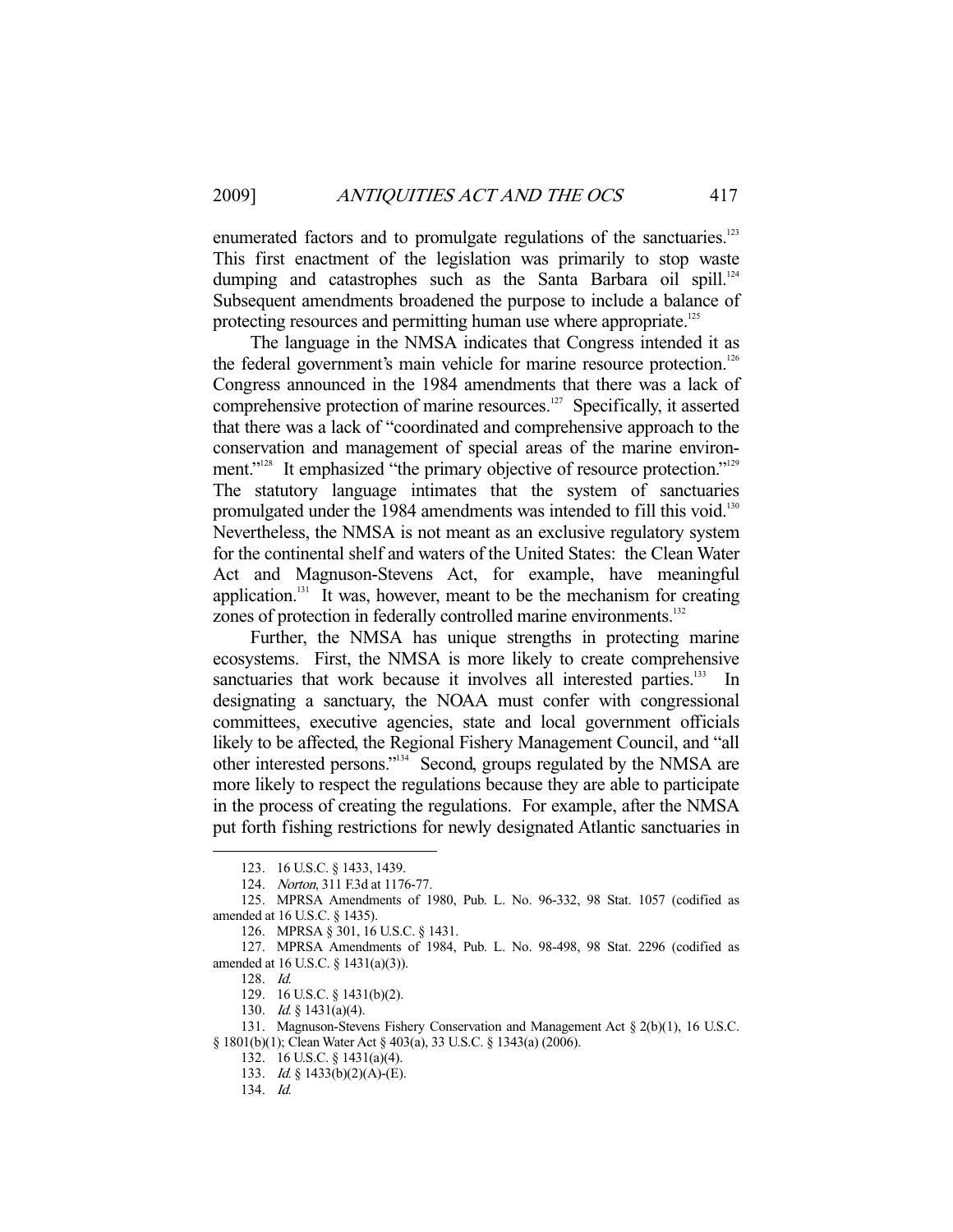January 2009, the president of the American Sportfishing Association publicly expressed appreciation for the process.<sup>135</sup> Third, courts have given strong effect to NMSA provisions and accompanying regulations.136 For example, the United States Court of Appeals for the Eleventh Circuit has applied the NMSA as a strict liability statute.<sup>137</sup> The NMSA is more comprehensive and enforceable because it utilizes the political process.

 Despite the strengths of the NMSA, supporters of broad Antiquities Act power would argue that the policy benefits of the NMSA do not have to work in isolation.<sup>138</sup> Often environmental regulations are not exclusive zones of protection, but rather, a series of overlapping protections which can be used in the alternative.<sup>139</sup> A classic example of this is cooperative federalism, where both the federal and state governments have authority.140 Environmental citizen suits are another instance of overlapping regulation.<sup>141</sup> They allow private citizens and interest groups to bring independent legal actions to supplement state and federal enforcement.<sup>142</sup> This paradigm does not apply to the overlapping use of the NMSA and the Antiquities Act, however. The proposed national monument in the Gulf of Mexico caused bickering between Congress and the White House, and ultimately no marine protection was attained in this most at-risk ecosystem.<sup>143</sup> Now that the White House has undertaken the role of creating no-take zones and has, in the process, polarized Congress on the issue,<sup>144</sup> Congress and the NOAA are less likely to create no-take zones under the NMSA.

 <sup>135.</sup> Press Release, NOAA To Establish Eight Federal Marine Protected Areas in the South Atlantic (Jan. 5, 2009), available at http://www.asafishing.org/asa/newsroom/newspr\_090106.html ("Do we like restrictions on recreational fishing? Of course not: however, this was a deliberative and public process where all the known facts were laid on the table. In this case, the facts said that restricting access to the snapper/grouper fishery in certain designated areas was in the best interests of the fisheries and the communities and industries that depend on them and we support that  $\dots$ .").

 <sup>136.</sup> United States v. M/V Jacquelyn L., 100 F.3d 1520, 1521 (11th Cir. 1996).

 <sup>137.</sup> Id.

 <sup>138.</sup> Brax, supra note 2, at 127.

 <sup>139.</sup> See Comprehensive Environmental Response, Compensation and Liability Act, 42 U.S.C. §§ 9601-9675 (2006); Resource Conservation and Recovery Act, id. § 6901 (overlapping regulations governing hazardous waste).

<sup>140.</sup> See, e.g., Patrick B. Sanders, Blanco v. Burton: Louisiana's Struggle for Cooperative Federalism in Offshore Energy Development, 69 La. L. Rev. 255, 275-76 (2008).

 <sup>141.</sup> Hallstrom v. Tillamook County, 493 U.S. 20, 28-29 (1989).

 <sup>142.</sup> Id.

 <sup>143.</sup> S. 3438, 110th Cong. (2008); DiPeso, supra note 62.

 <sup>144.</sup> DiPeso, supra note 62.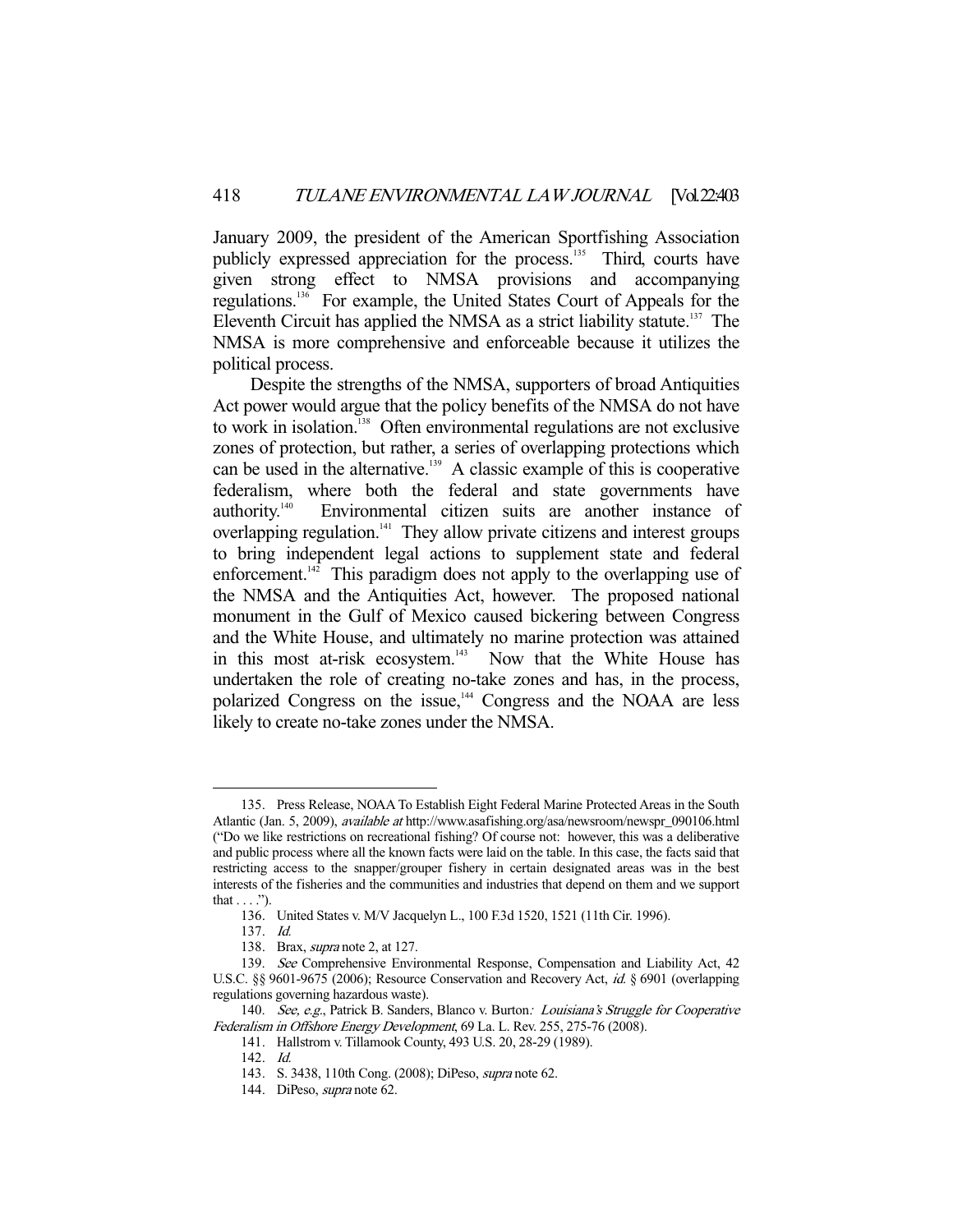#### 2. Difficulties in Balancing Preservation of Resources and Free Use

 Regulation under the NMSA presents a challenge that does not exist under the Antiquities Act: gathering the political will to adequately protect marine resources. The NMSA's authorization has been described by its critics as "pitifully small."145 One shortcoming of the NMSA is that it does not specifically provide for no-take zones, which are necessary for effective protection.<sup> $146$ </sup> Nevertheless, the NMSA has been used to promulgate no-take zones.147 As constituencies begin to understand the urgency of the degradation of marine ecosystems, more no-take zones will be created through the NMSA.

 The political process can impede creation of sanctuaries. Groups advocating use and access of marine areas often defeat any true no-take zones.148 In designating a sanctuary, the NOAA must consider negative impacts resulting from "management restrictions on income-generating activities such as living and nonliving resource development, and the socioeconomic effects of sanctuary designation."<sup>149</sup> In the Florida Keys, for example, public opinion flared up against a comprehensive system of proposed no-take zones.150 After a series of hostile public demonstrations and a nonbinding referendum in which a majority voted against the plan, the NOAA could only muster a temporary no-take zone of nine nautical square miles.<sup>151</sup>

 New developments suggest that the National Marine Sanctuary Program has gained momentum and is capable of establishing no-take zones through an open political process.<sup>152</sup> In 2001, the NOAA established a 151-square-mile no-take zone in the Florida Keys.<sup>153</sup> The Tortugas Reserve was initiated at the state level and protects valuable coral reef formations.<sup>154</sup> In 2007, the NOAA extended no-take marine reserves and one "limited take" marine protection area in the Channel

<sup>145.</sup> John Balzar, Shoring Up Little Slices of the Seas, L.A. TIMES, Sept. 4, 2000, at A6 (quoting National Academy of Public Administration).

<sup>146.</sup> Brax, *supra* note 2, at 104; see supra notes 15-21 and accompanying text.

<sup>147.</sup> Kenneth R. Weiss, Federal Fishing Ban Casts a Wider Net, L.A. TIMES, Aug. 9, 2007,

at B7.

 <sup>148.</sup> Brax, supra note 2, at 106.

 <sup>149.</sup> MPRSA § 303, 16 U.S.C. § 1433(b)(1)(H)-(I) (2006).

 <sup>150.</sup> Brax, supra note 2, at 106.

 <sup>151.</sup> Id. at 107.

<sup>152.</sup> See Weiss, supra note 147 (stating that the federal government's fishing bay on approximately 150 square miles around the Channel Islands ends over eight years of debate, scientific study, and bureaucratic resistance to enlarging a group of waters that are already protected).

 <sup>153.</sup> Brax, supra note 2, at 111.

 <sup>154.</sup> Id.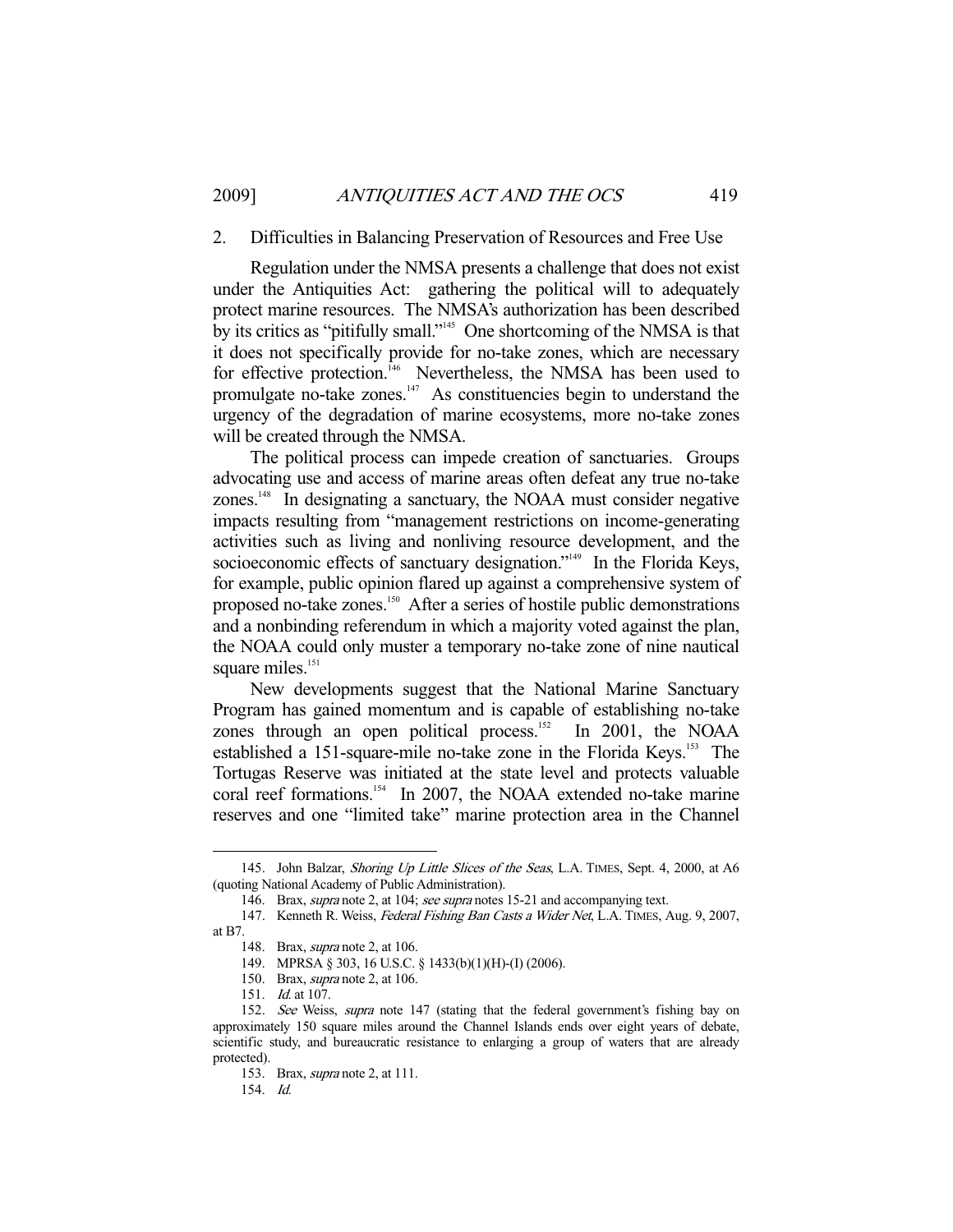Islands National Marine Sanctuary out to six nautical miles.<sup>155</sup> This created the largest no-take area in the continental United States.<sup>156</sup> Although not a sea change in marine protection, these developments show there is growing confidence and political will in the National Marine Sanctuary Program.

#### B. Executive Orders

 Presidents have used executive orders, as distinguished from proclamations, to streamline and enhance the National Marine Sanctuary Program.<sup>157</sup> Executive orders serve the regulatory framework in two substantial ways. First, Presidents can order agencies and interested parties to deliberate on the establishment of a sanctuary.<sup>158</sup> Such an order is not legally binding, but it stimulates the process, and is therefore in line with traditional executive powers.<sup>159</sup> Second, executive orders can streamline unity and oversight of the national system of marine protection areas.<sup>160</sup> Consequently, the President can aid in the protection of marine resources without overstepping his constitutional role.

 In 2000, President Clinton issued an order to create the Northwest Hawaii Marine Sanctuary.<sup>161</sup> Although it ultimately did not establish an enforceable sanctuary, it is a model for how an executive order can be used to overcome a lack of political will. The order stated that it did "not create any right or benefit, substantive or procedural, enforceable in law or equity by a party against the United States, its agencies, its officers, or any person."<sup>162</sup> Therefore, the order does not usurp Congress's or the NOAA's role under the NMSA. Nevertheless, such orders encourage the cooperation of agencies, which tend to respect the wishes of the President while he is in office.<sup>163</sup> By the same token, there is no

-

159. See Shanley, *supra* note 42, at 405-06.

 <sup>155.</sup> Weiss, supra note 147.

 <sup>156.</sup> Id.

 <sup>157.</sup> Brax, supra note 2, at 122.

 <sup>158.</sup> See Exec. Order No. 13,178, 65 Fed. Reg. 76,903, 76,906 (Dec. 4, 2000) ("After considering input from the Secretary of the Interior and Governor of the State of Hawaii, the Secretary shall establish a Coral Reef Ecosystem Reserve Council pursuant to section 315 of the National Marine Sanctuaries Act (16 U.S.C. 1445a) to provide advice and recommendations on the Reserve Operations Plan and designation and management of any sanctuary.").

 <sup>160.</sup> See Exec. Order No. 13,158, 65 Fed. Reg. 34,909 (May 26, 2000) ("This Executive Order will help protect the significant natural and cultural resources within the marine environment for the benefit of present and future generations by strengthening and expanding the Nation's system of marine protected areas (MPAs).").

 <sup>161.</sup> Exec. Order No. 13,178, 65 Fed. Reg. 76,903, 76,901 (Dec. 4, 2000).

 <sup>162.</sup> Id.

 <sup>163.</sup> Brax, supra note 2, at 122.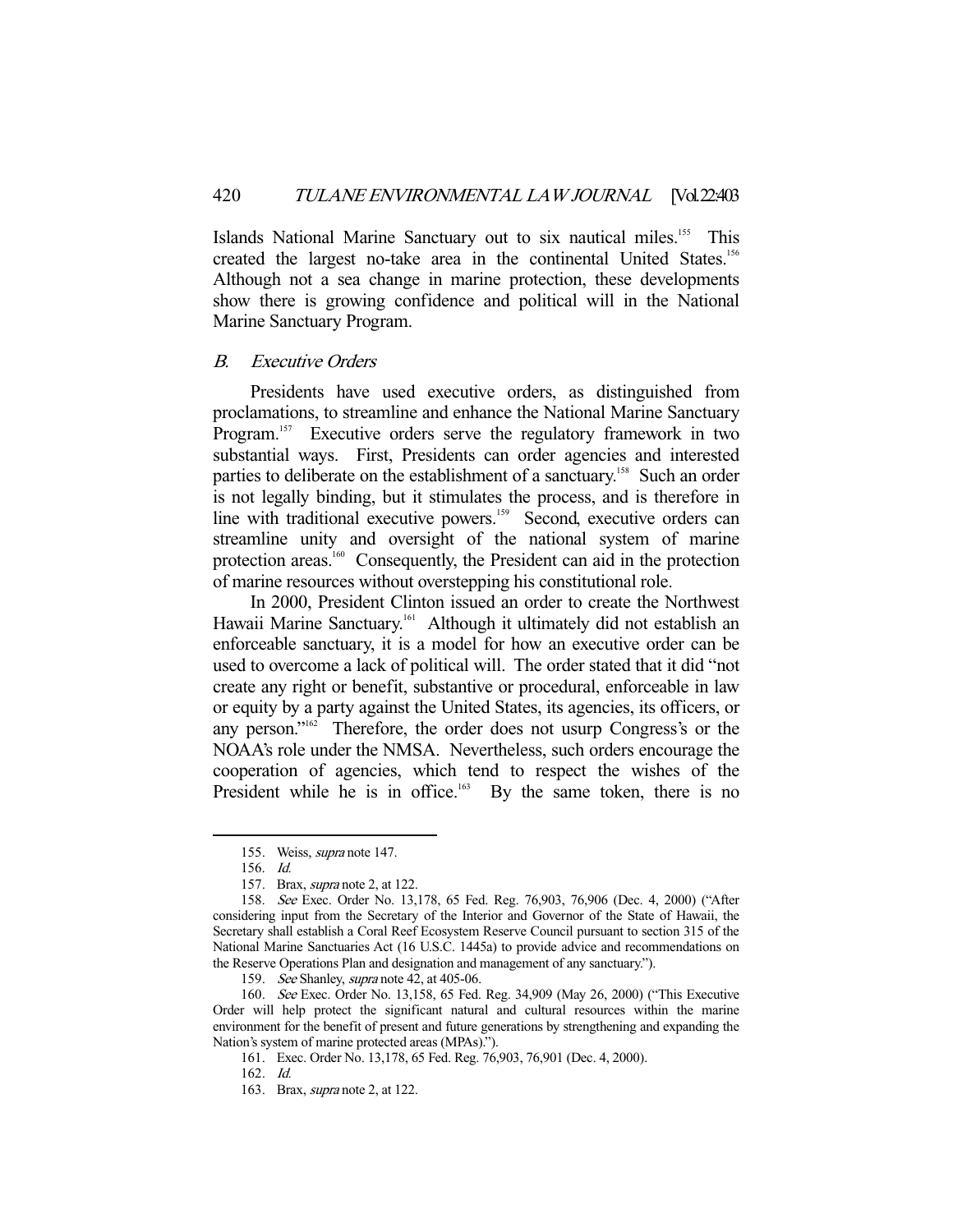guarantee that subsequent Presidents will continue its operations.<sup>164</sup> Notably, President Bush suspended the development of President Clinton's Northwest Hawaii Marine Sanctuary.<sup>165</sup>

 The program that Clinton outlined in the executive order has great potential in that it spurs marine protection through deliberative mechanisms. The order required the NOAA to consult with the Secretary of the Interior and Governor of Hawai'i, and to establish a "Coral Reef Ecosystem Reserve Council" (Council).<sup>166</sup> The Council was required to include "[t]hree Native Hawaiian representatives, including one Native Hawaiian elder, with experience or knowledge regarding Native Hawaiian subsistence, cultural, religious, or other activities in the Northwestern Hawaiian Islands."<sup>167</sup> The Council established use restrictions in the protected area and made plans for official designation as a sanctuary under the NMSA.<sup>168</sup> Although this grassroots, deliberative process was later obviated by President Bush's unilateral action under the Antiquities  $Act<sub>169</sub>$  it is a useful model for kick-starting marine protection programs through executive power.

 Second, the executive order can be used to streamline and unify marine protection areas throughout the United States. In 2000, President Clinton issued Executive Order 13,158 to establish a national system of marine protection areas.<sup>170</sup> The order directed the Department of the Interior and the Department of Commerce to coordinate and evaluate the diffuse network of marine protection areas at the federal and state level.<sup>171</sup> As a result, the NOAA developed an inventory of all marine protection areas at the state and federal level—nearly  $1700$  in total.<sup>172</sup> More recently, in November 2008, the Department of the Interior and the NOAA jointly launched the National Framework of Marine Protected

 <sup>164.</sup> Id.

<sup>165.</sup> Kenneth R. Weiss, Administration Backs Coast Refuges, L.A. TIMES, June 5, 2001, at B1. Bush later designated it as a monument under the Antiquities Act. Presidential Proc. No. 8031, 71 Fed. Reg. 36,443, 36,446-47 (June 15, 2006).

 <sup>166.</sup> Exec. Order No. 13,178, 65 Fed. Reg. 76,903, 76,906 (Dec. 4, 2000).

 <sup>167.</sup> Id.

 <sup>168.</sup> U.S. DEP'T OF COMMERCE, NAT'L OCEANIC & ATMOSPHERIC ADMIN., NORTHWESTERN HAWAIIAN ISLANDS CORAL REEF ECOSYSTEM RESERVE DRAFT RESERVE OPERATIONS PLAN 26 (2002).

 <sup>169.</sup> Presidential Proc. No. 8031, 71 Fed. Reg. 36,443, 36,446-47 (June 15, 2006).

 <sup>170.</sup> Exec. Order No. 13,158, 65 Fed. Reg. 34,909 (May 26, 2000).

<sup>171.</sup> *Id.* at 34,909-10.

 <sup>172.</sup> Nat'l Marine Protected Areas Ctr., The National System of MPAs: Snapshot of United States MPAs 2, http://www.mpa.gov/pdf/national-system/nat\_sys\_snapshot.pdf (last visited Feb. 10, 2009).